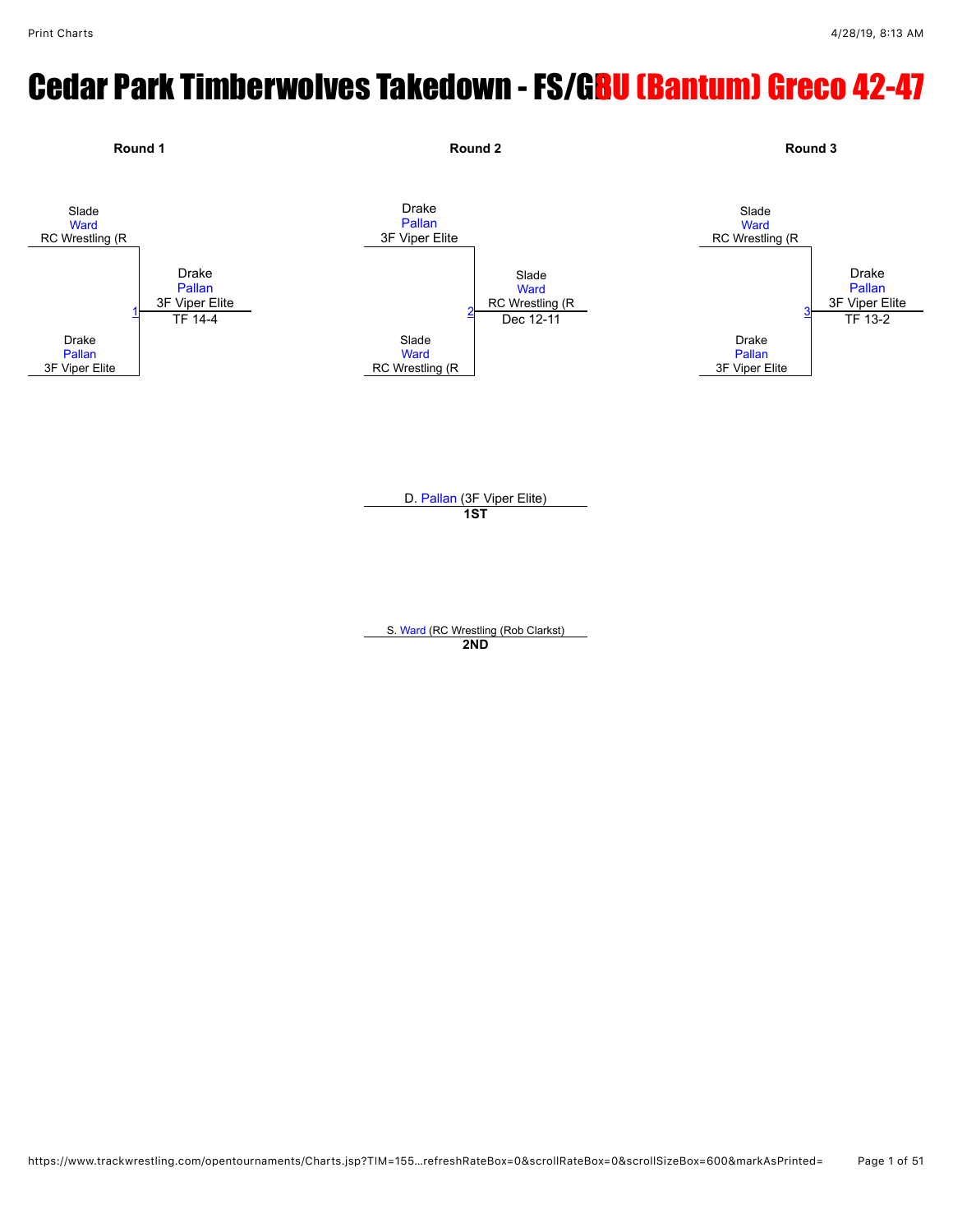# **Cedar Park Timberwolves Takedown OUSLIGRET mediatel Greco 49-56**

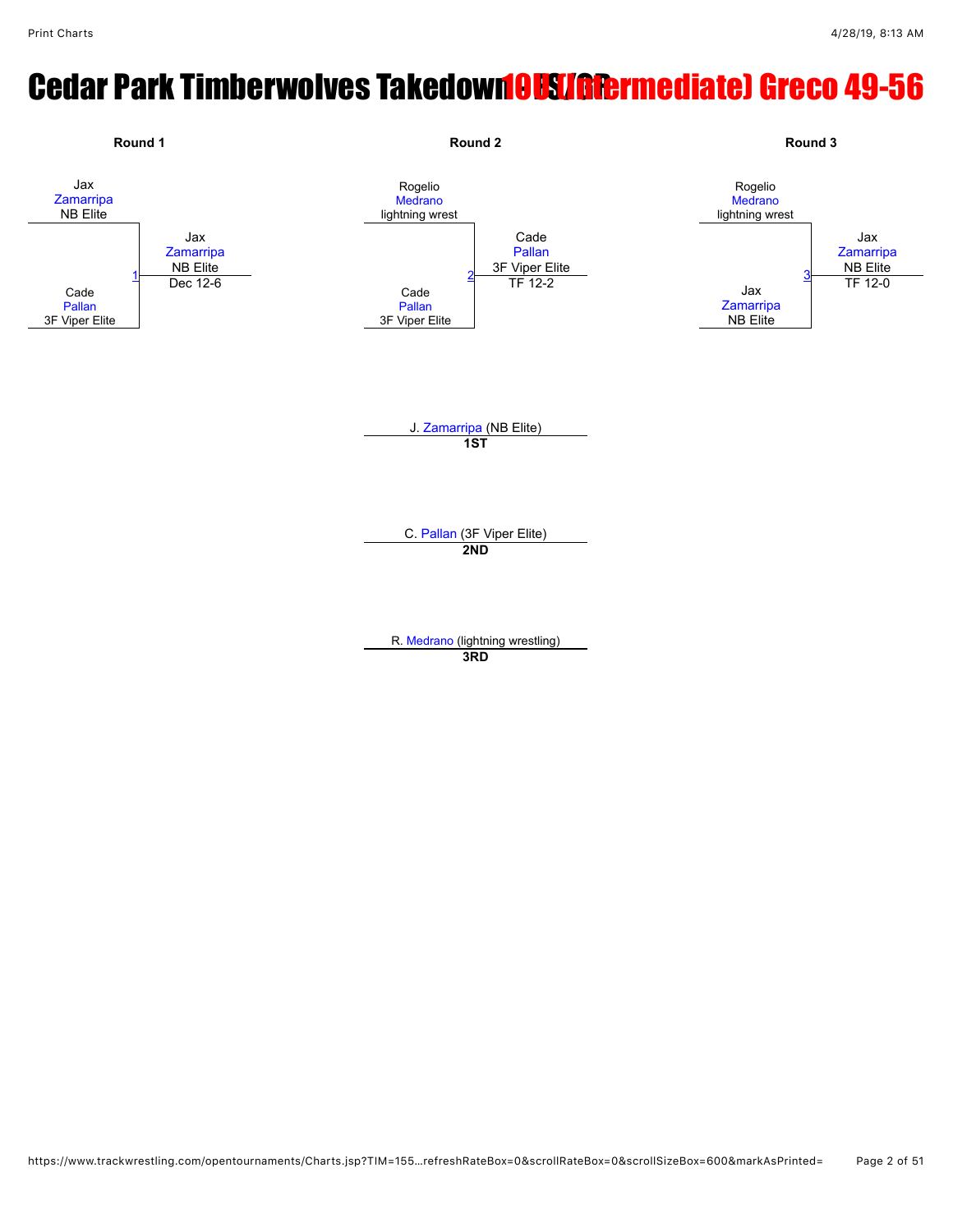# **Cedar Park Timberwolves Takedown <b>OUS/INDermediate) Greco 57-59**

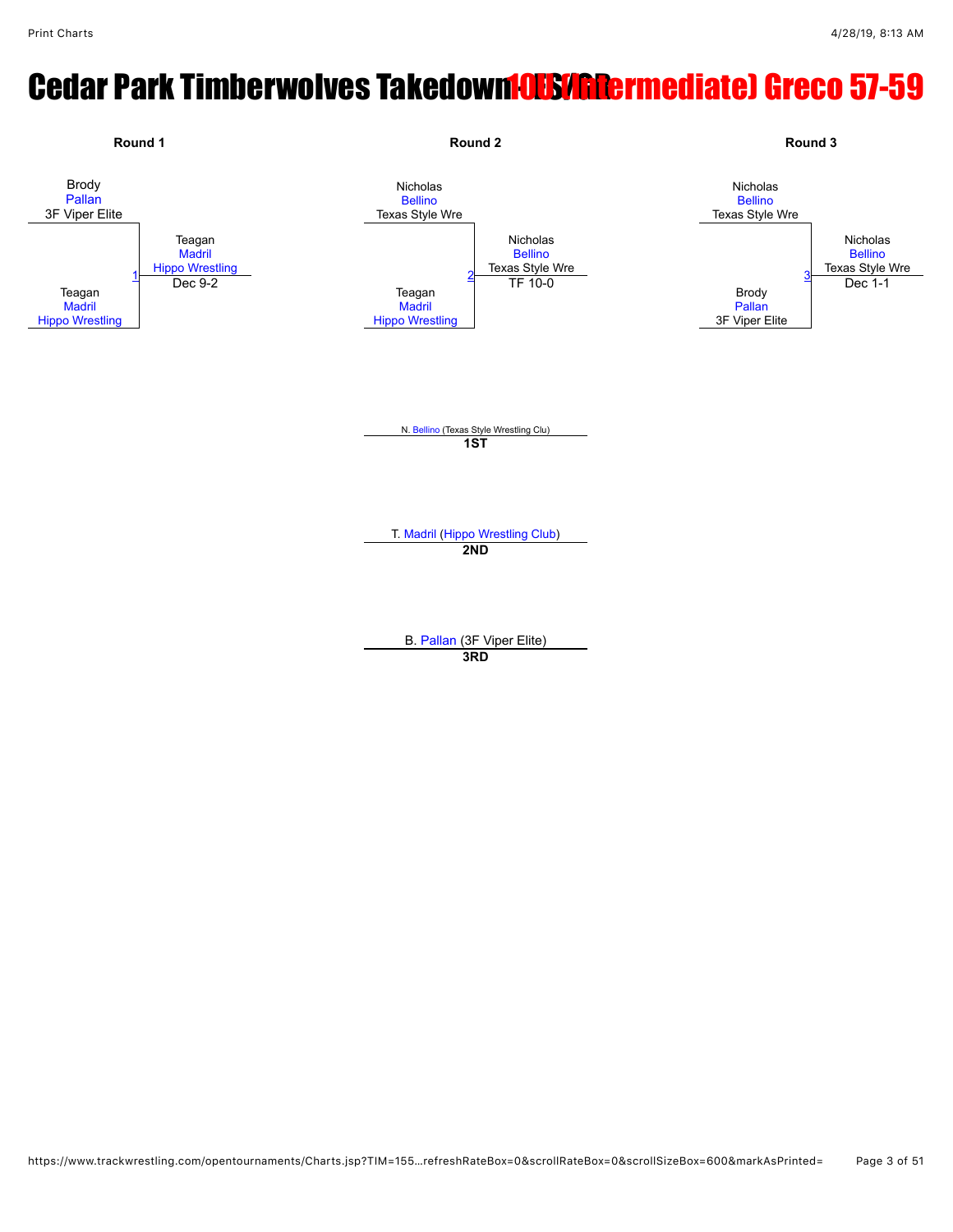### **Cedar Park Timberwolves Takedown OUSLAR Extragalated Greco 63-65**

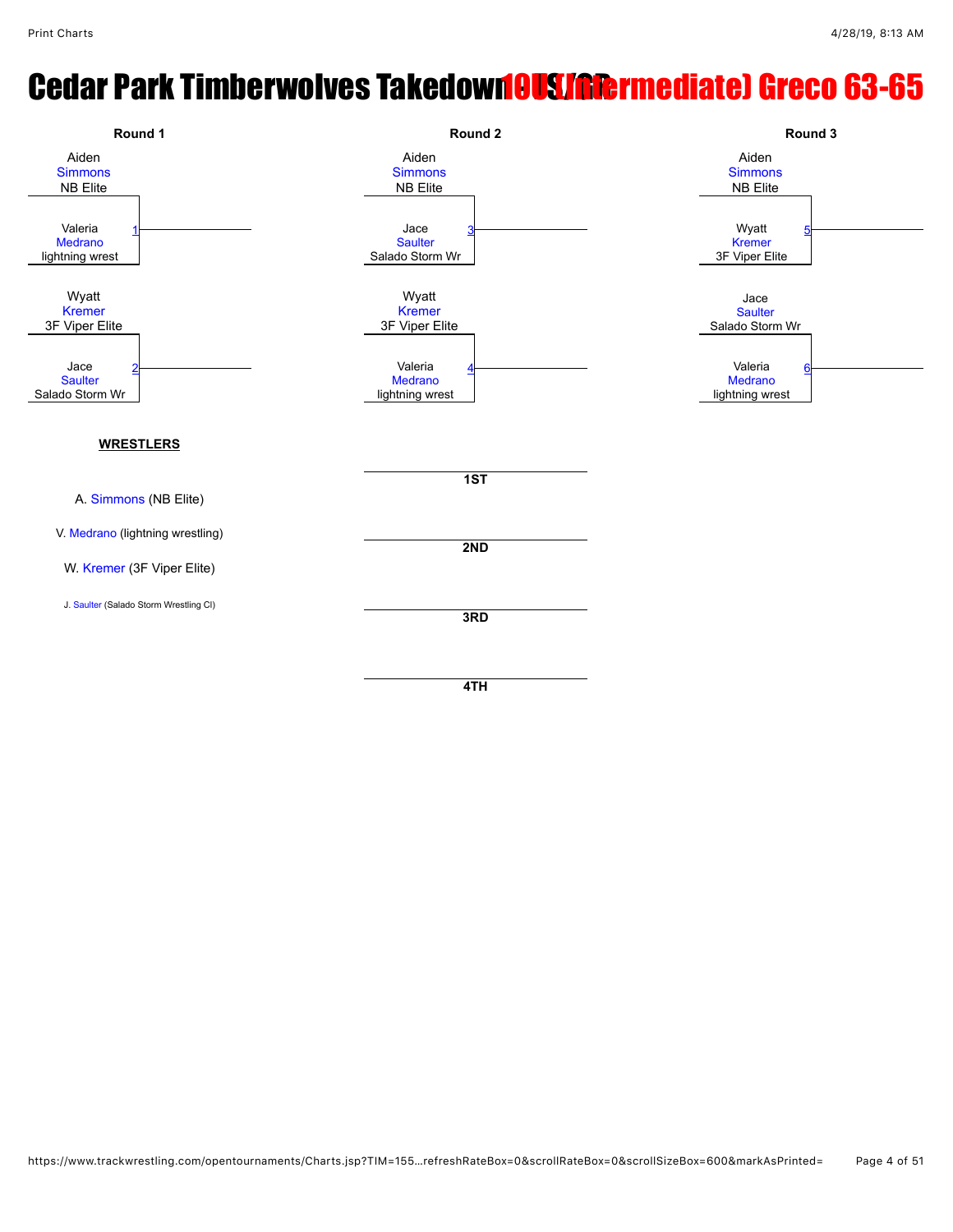# **Cedar Park Timberwolves Takedown10S/GRermediate) Greco 70-79**

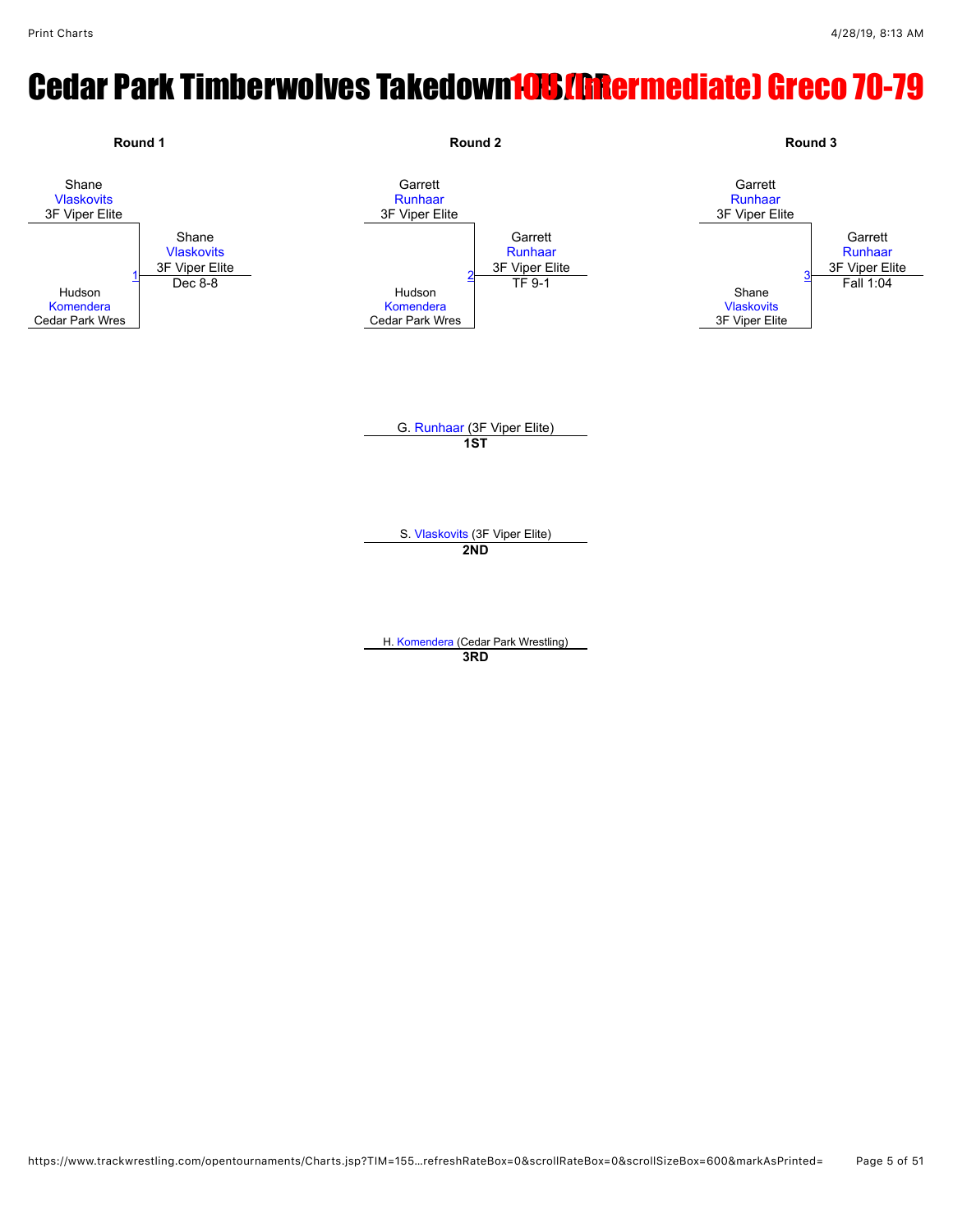# Cedar Park Timberwolves Takedown - FS/GR2U (Novice) Greco 69-81

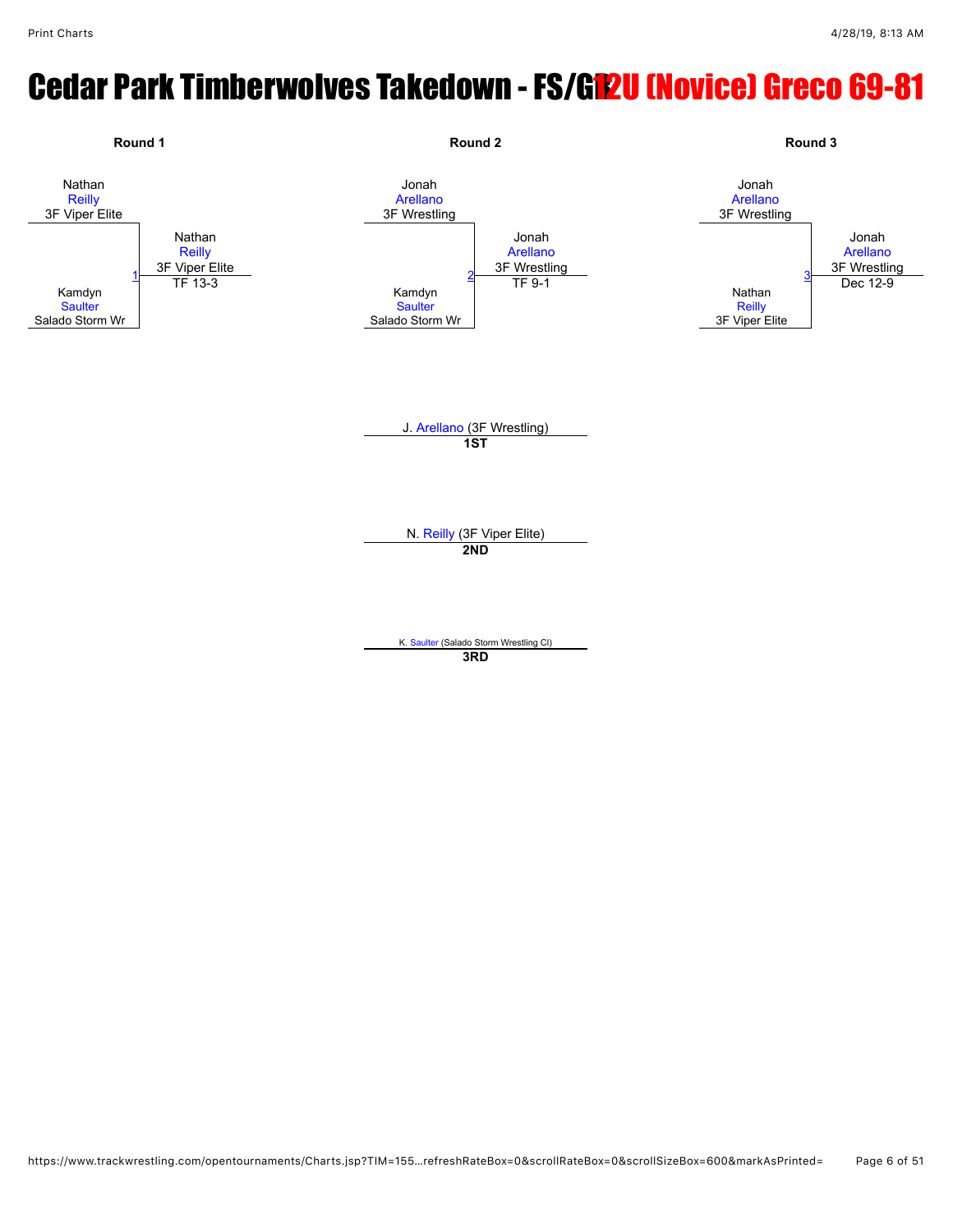# **Cedar Park Timberwolves Takedown - FBM: ESchoolboy) Greco 81-89**



C. [Medrano](javascript:viewProfile(1005975132)) (lightning wrestling)

**4TH**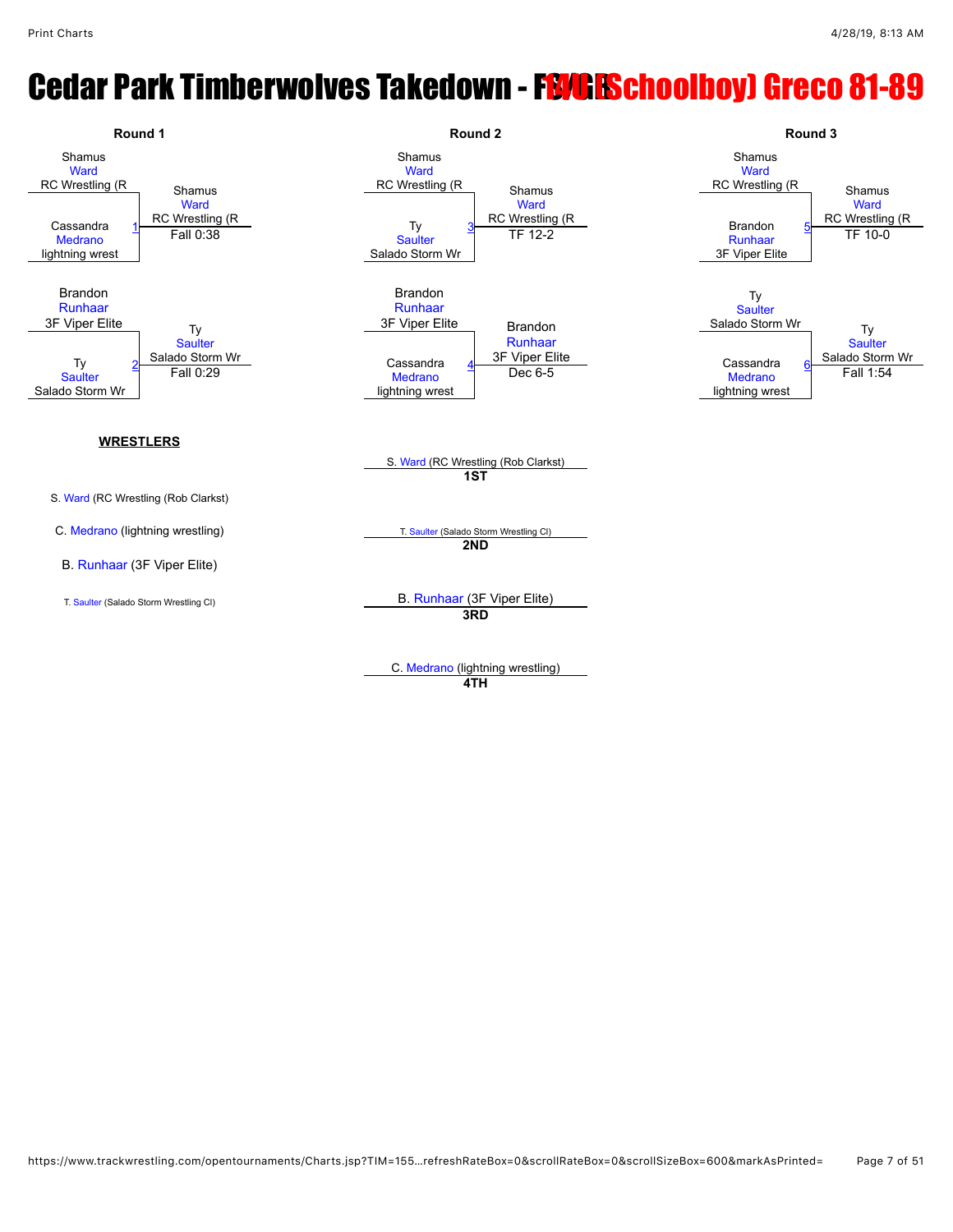# **Cedar Park Timberwolves Takedown 148/SRhoolboy) Greco 103-107**

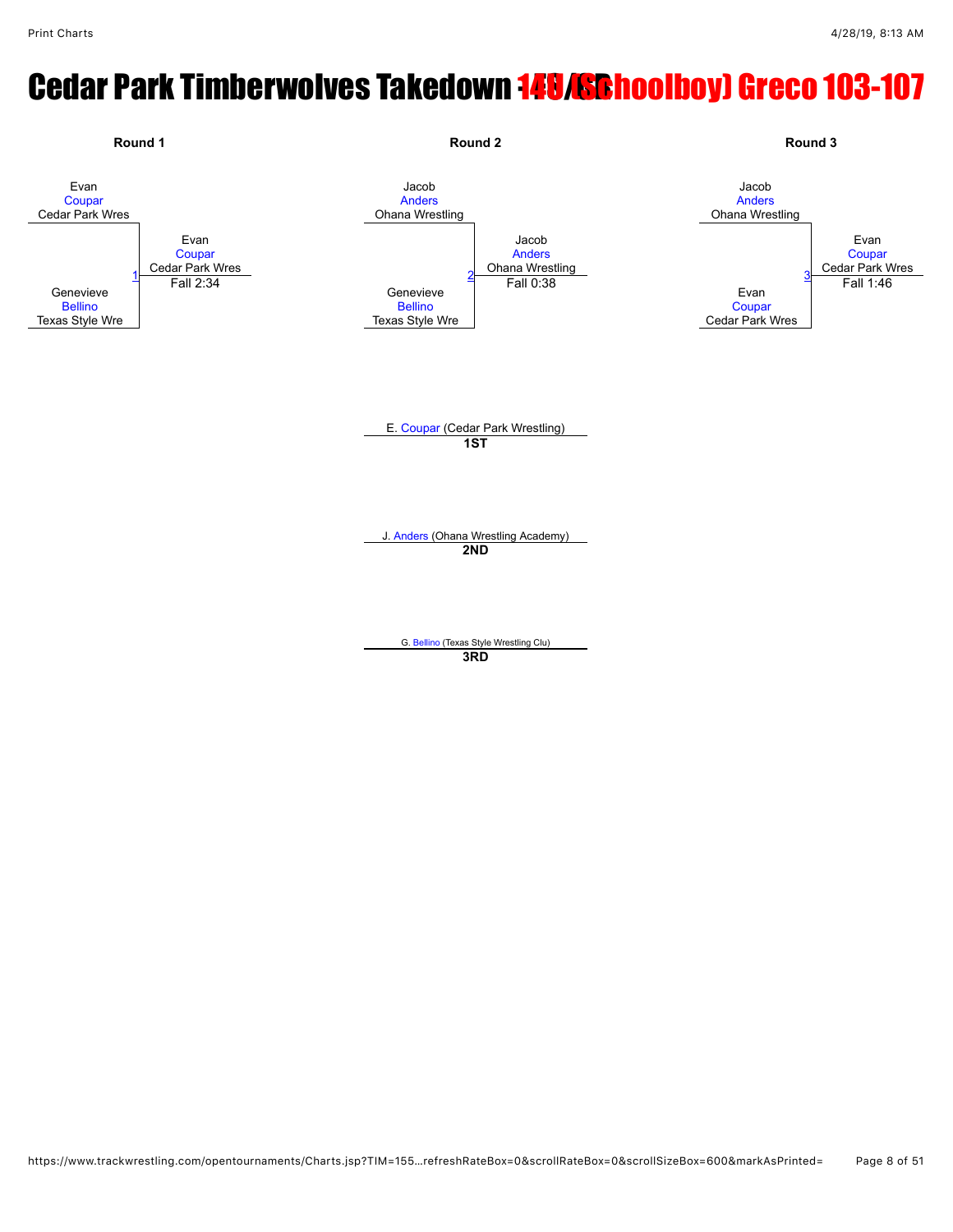### **Cedar Park Timberwolves Takedown 149/SRhoolboy) Greco 108-115**



**4TH**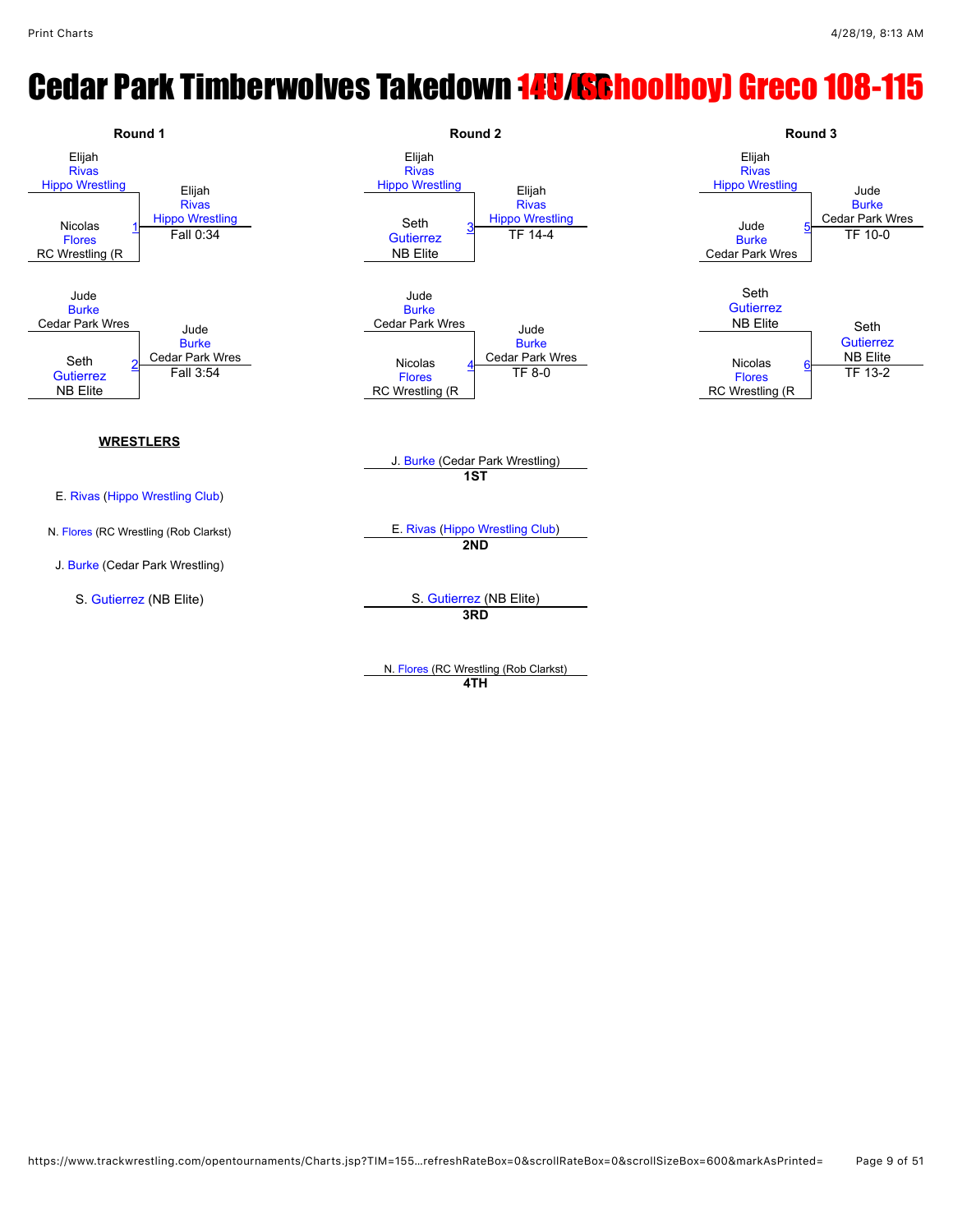# Cedar Park Timberwolves Takedown - FSY GSChoolboy) Greco 112-119

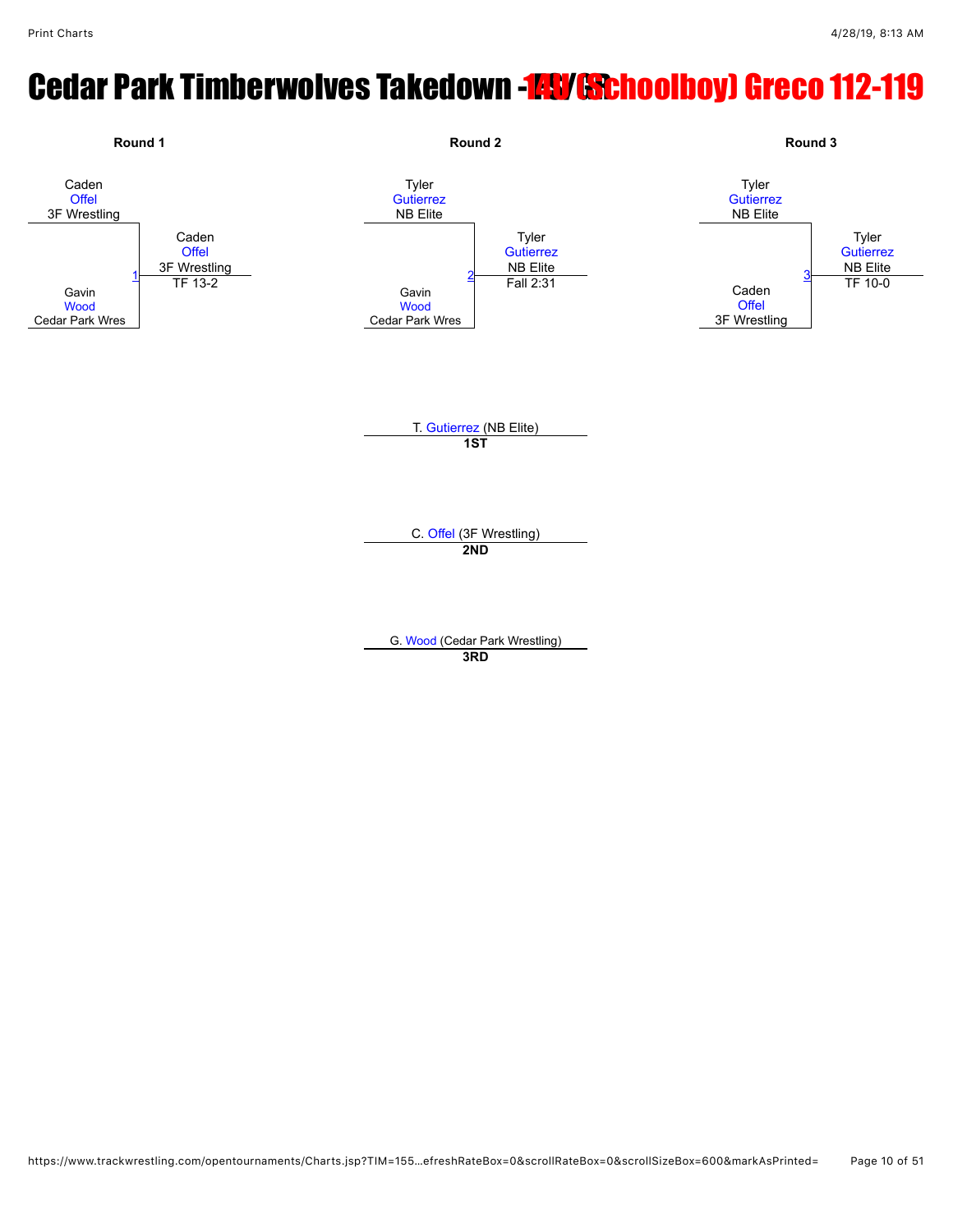# **Cedar Park Timberwolves Takedown 148/SRhoolboy) Greco 122-134**

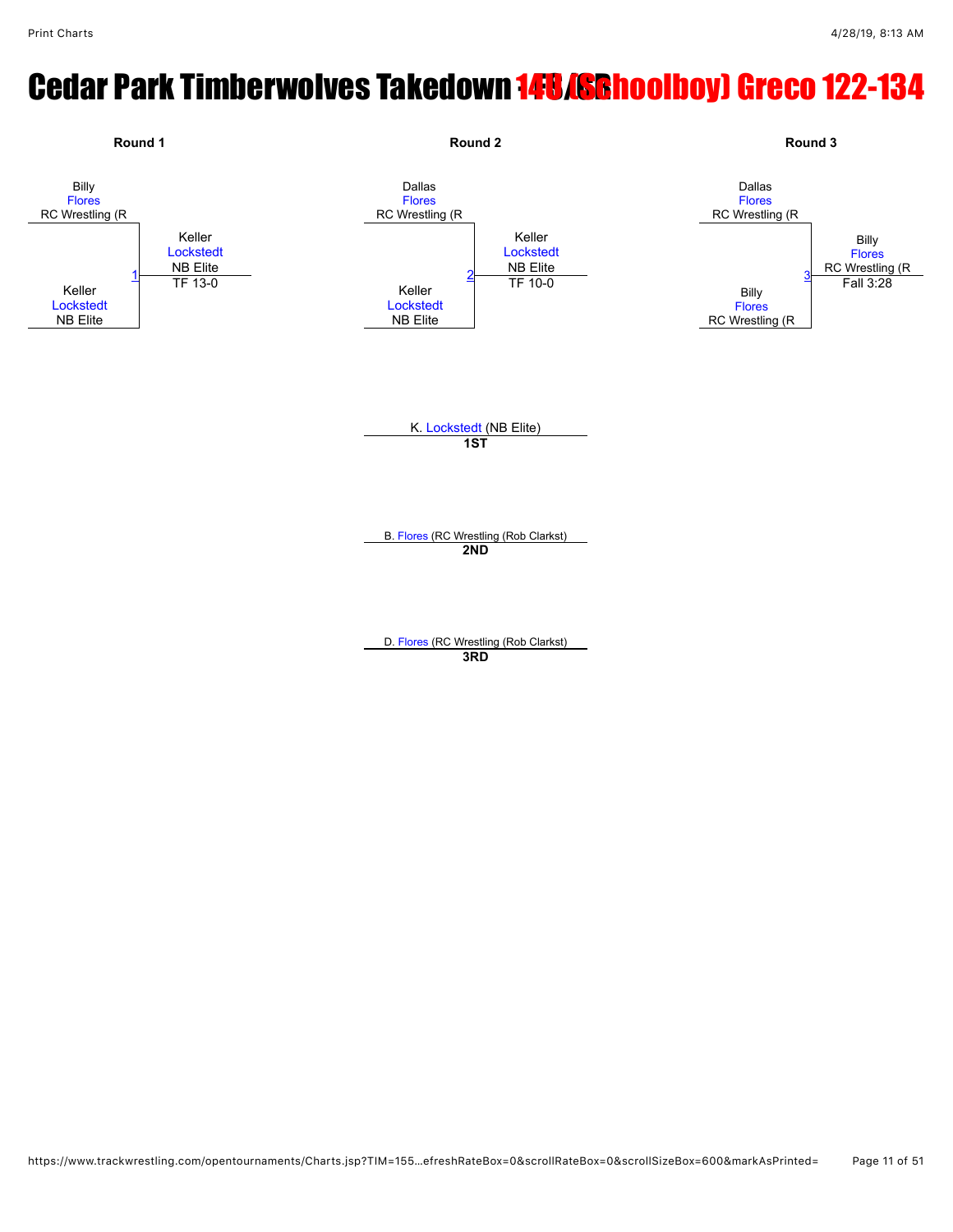# **Cedar Park Timberwolves Takedown 16US [Gadet] Boys Greco 100-121**



A. [Lewis](javascript:viewProfile(1097420009)) () **4TH**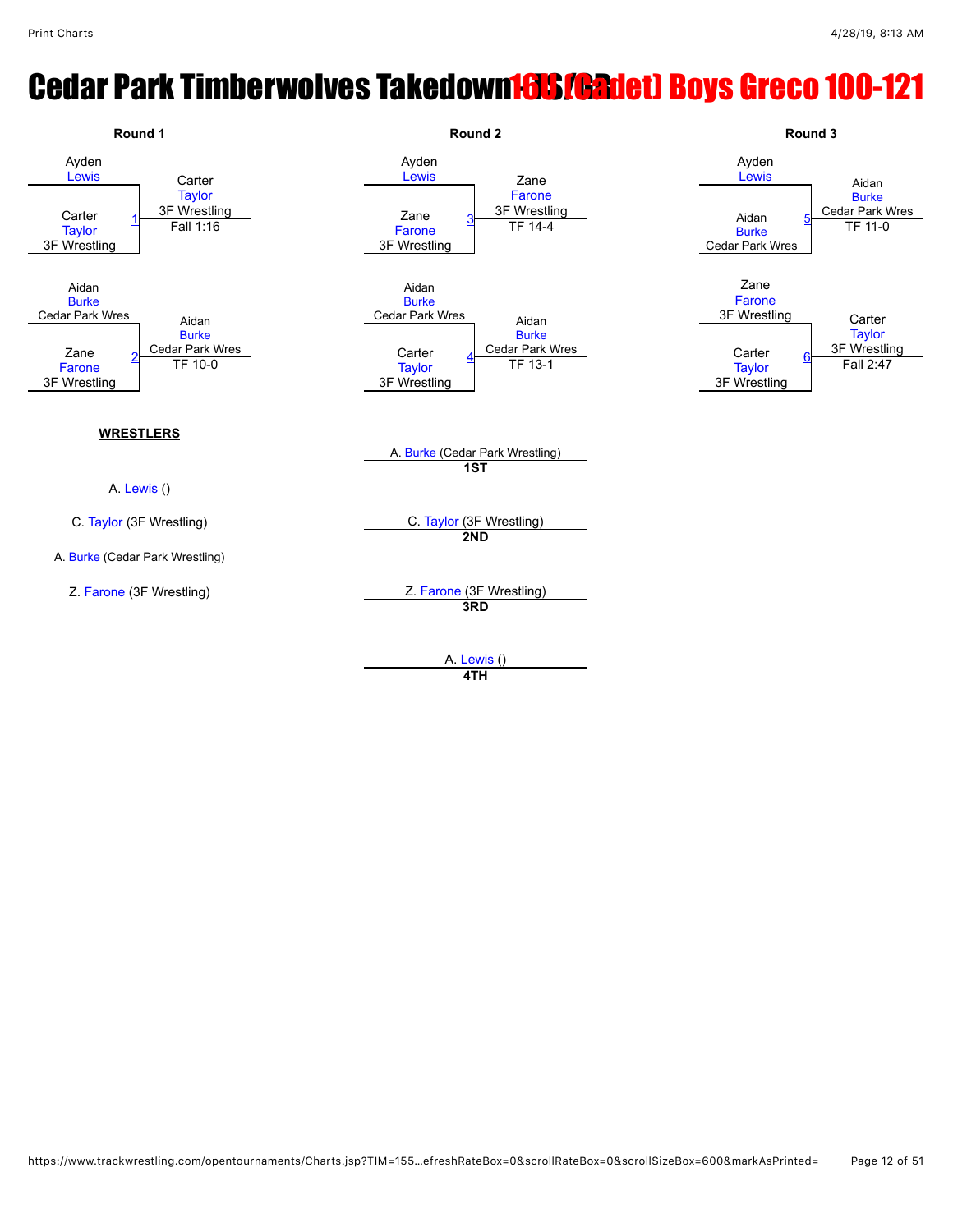### **Cedar Park Timberwolves Takedown 16US [Gadet] Boys Greco 121-135**



**4TH**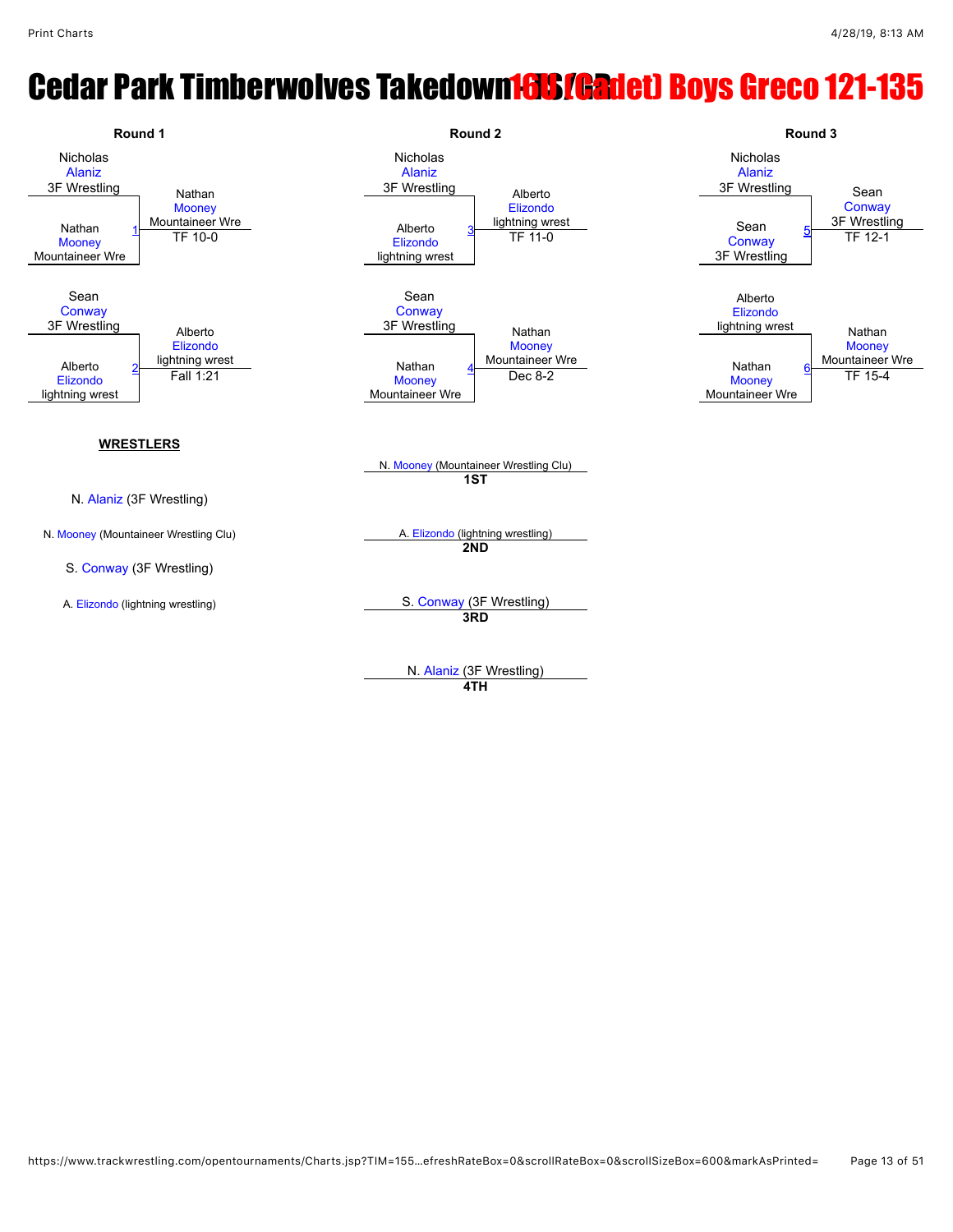## **Cedar Park Timberwolves Takedown 168 (Cadet) Boys Greco 137-147**

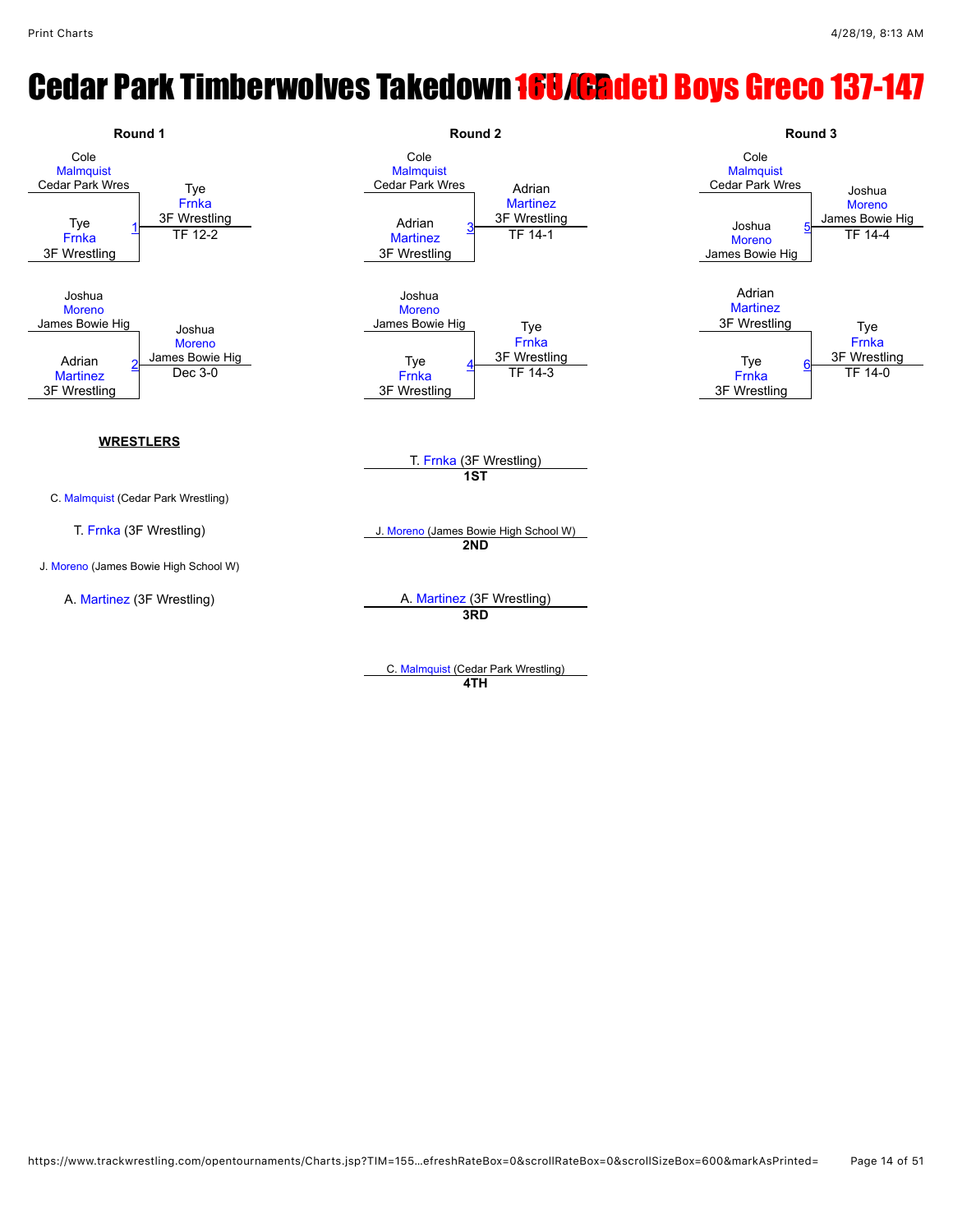### **Cedar Park Timberwolves Takedown 16US (Gadet) Boys Greco 143-157**

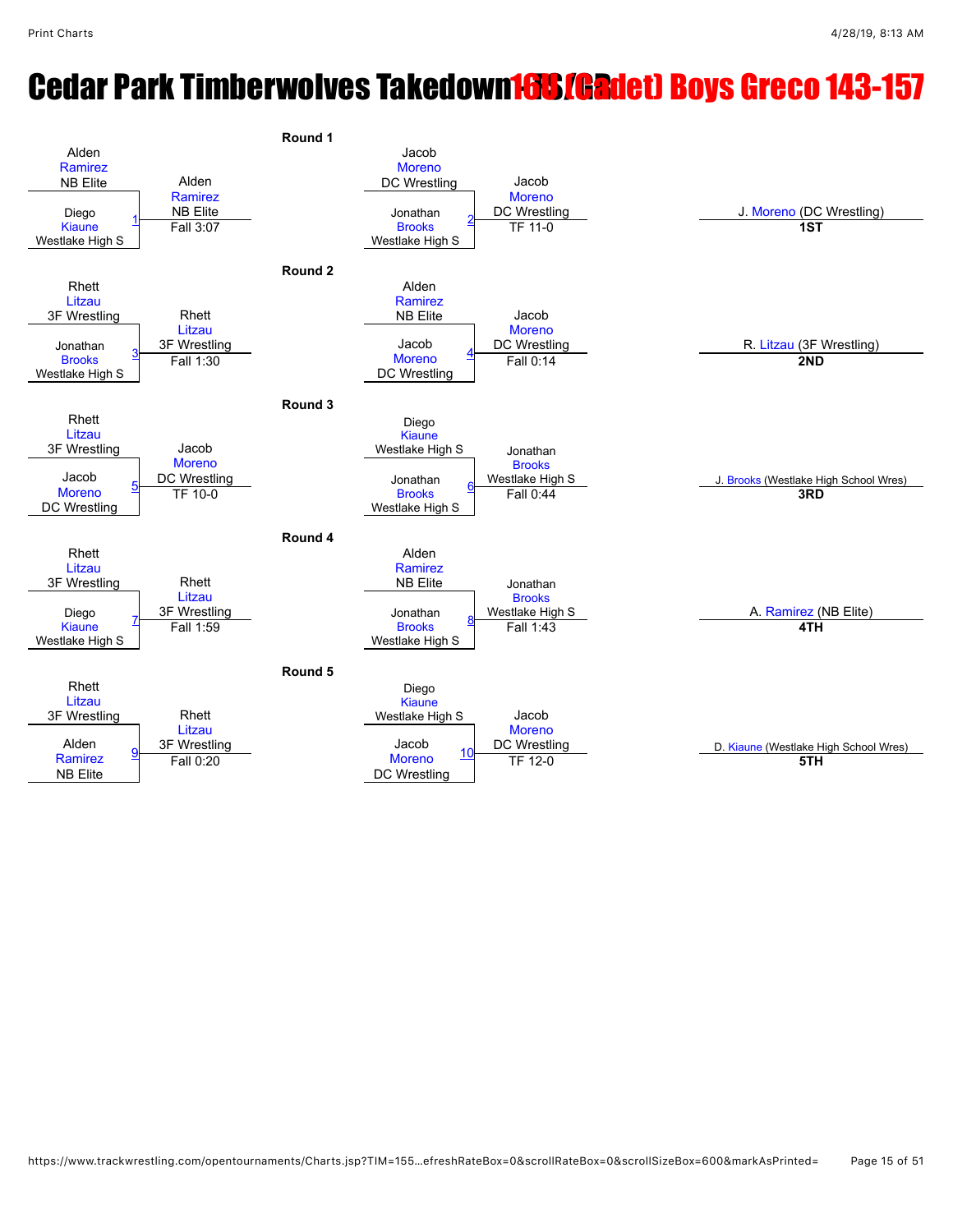### **Cedar Park Timberwolves Takedown Fols/Gadet) Boys Greco 160-176**

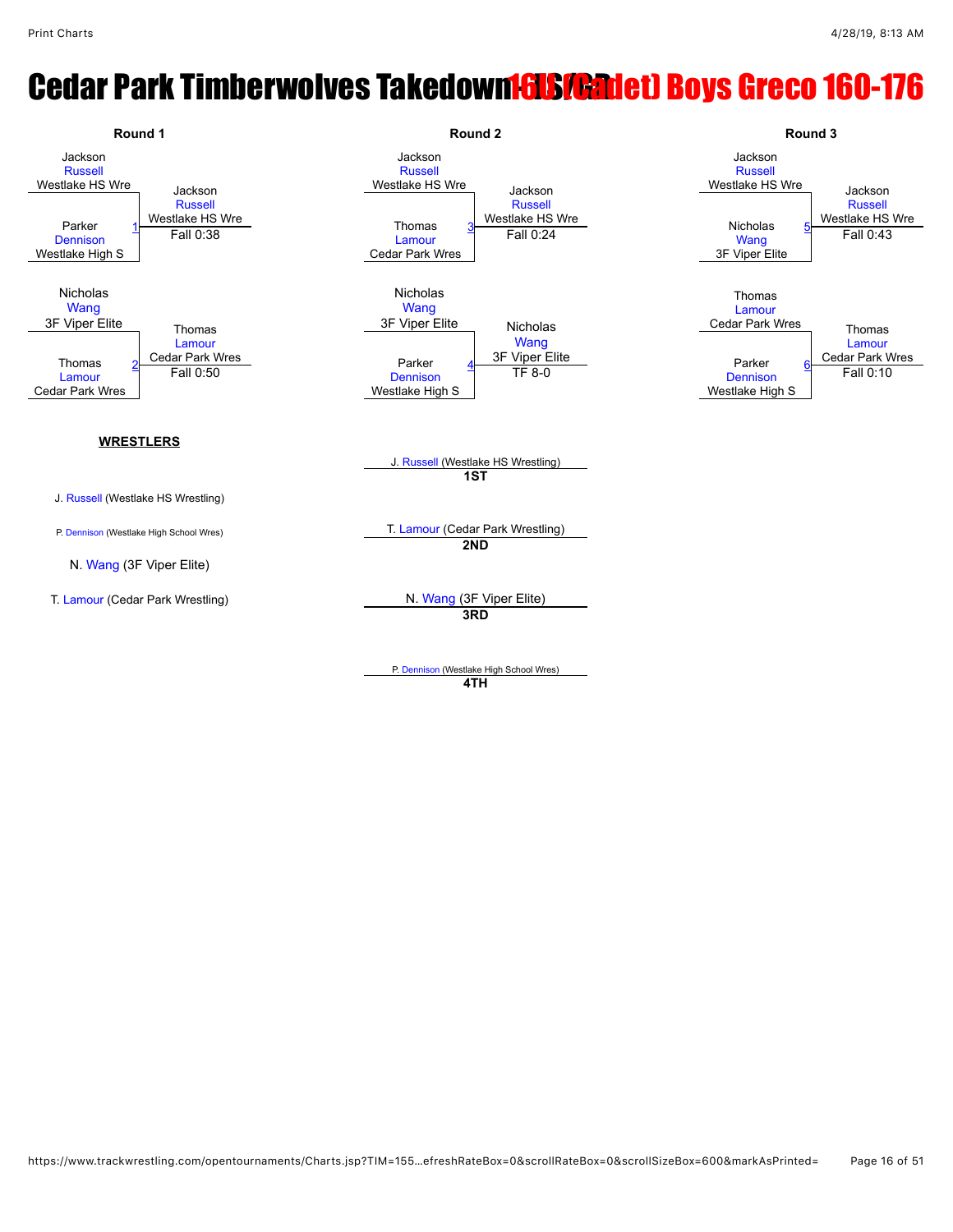### **Cedar Park Timberwolves Takedown - FSJGRiors Boys Greco 114-126**



**4TH**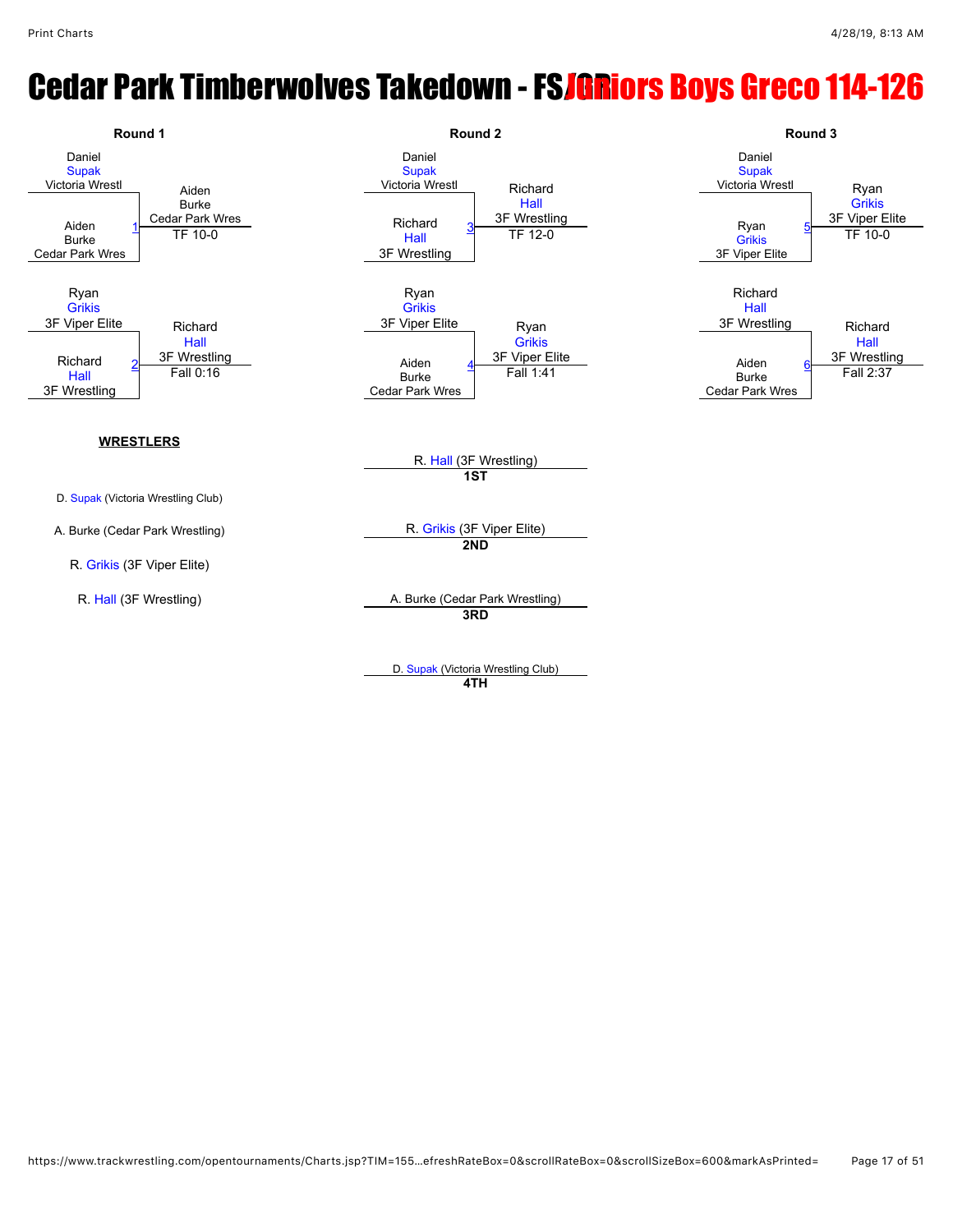## **Cedar Park Timberwolves Takedown - FS<mark>/GM</mark>ors Boys Greco 136-144**

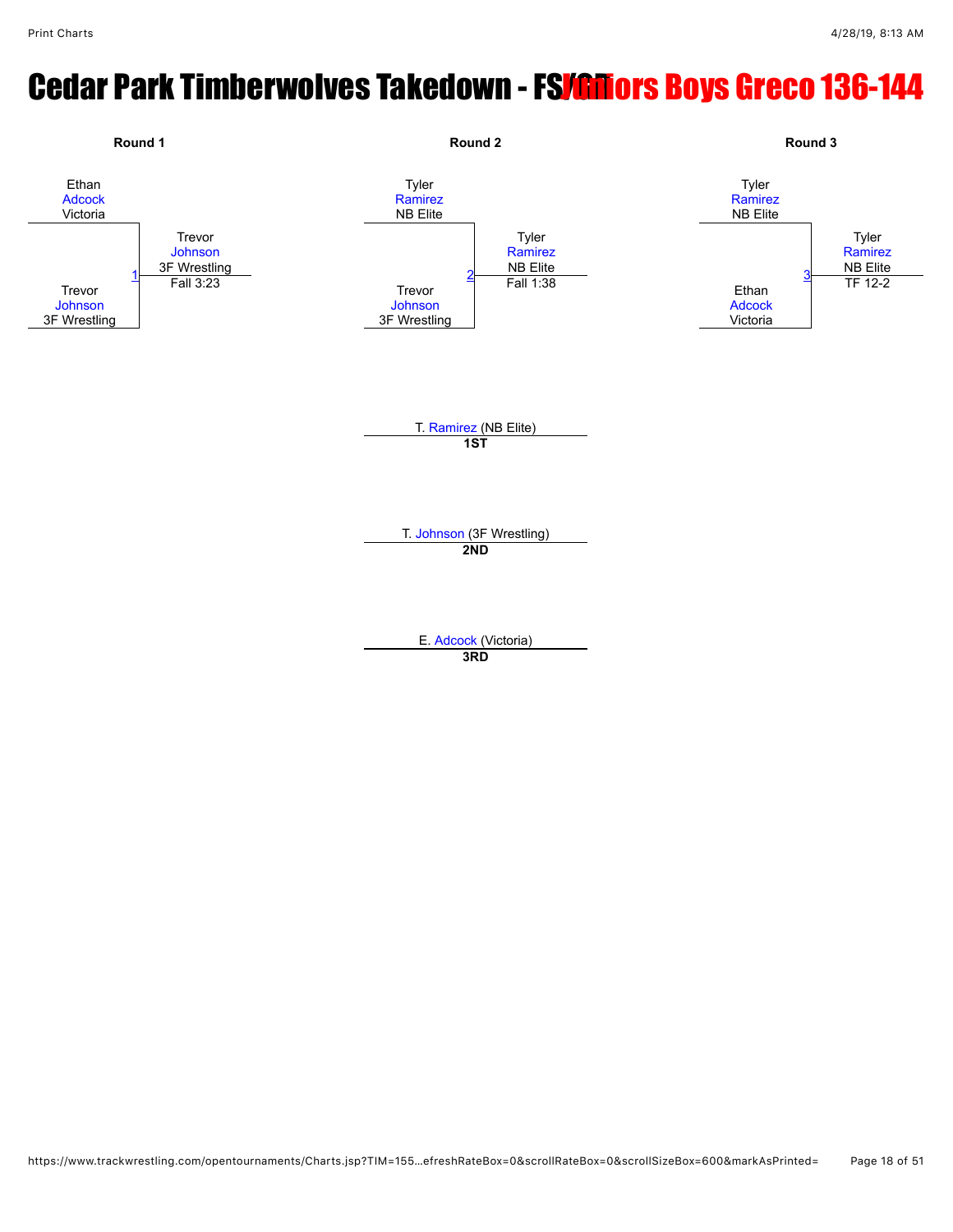# **Cedar Park Timberwolves Takedown - FSJGRiors Boys Greco 144-152**



**3RD**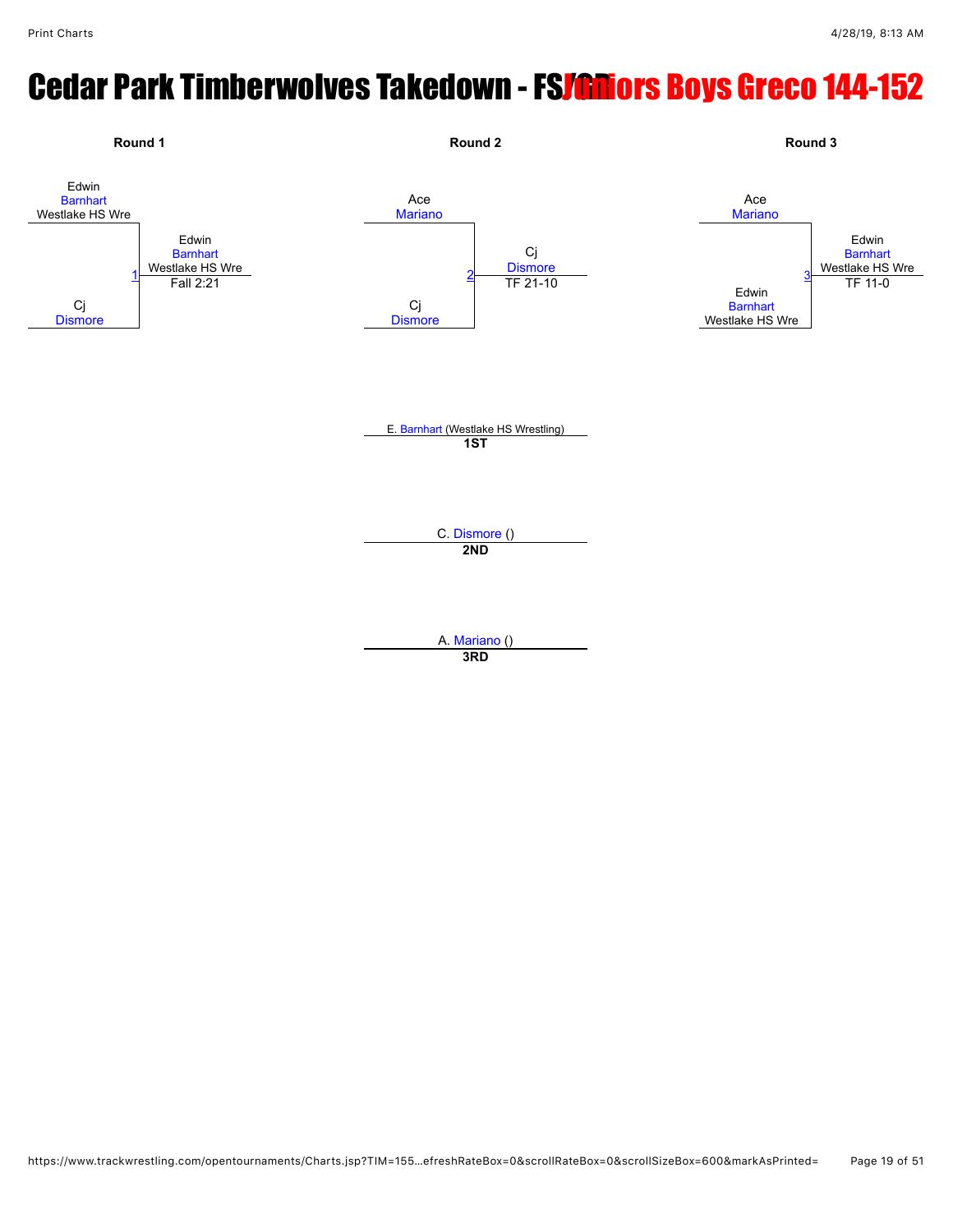# **Cedar Park Timberwolves Takedown - FSJGRiors Boys Greco 155-173**

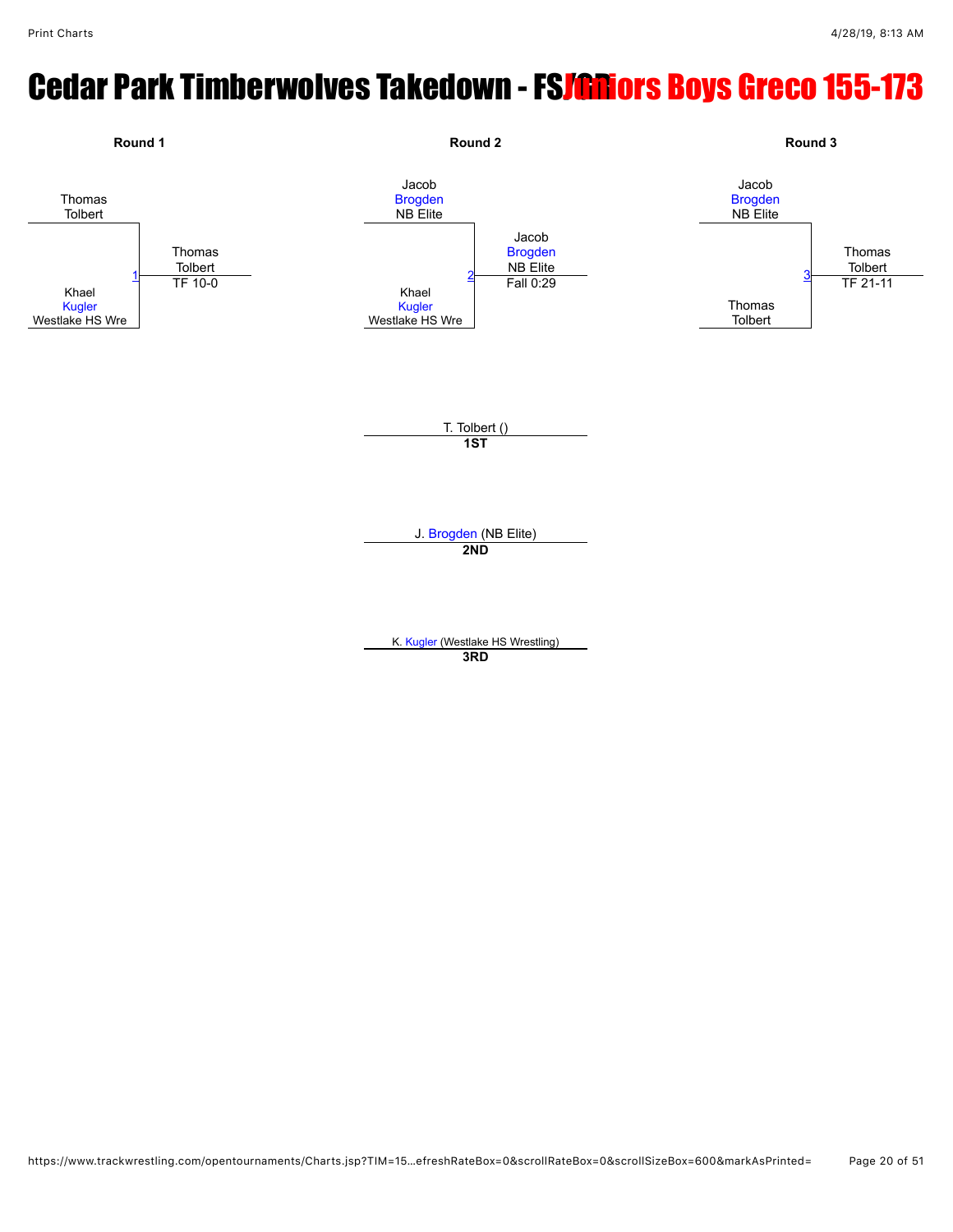### Cedar Park Timberwolves Takedown - FS/GRors Boys Greco 193-236



**4TH**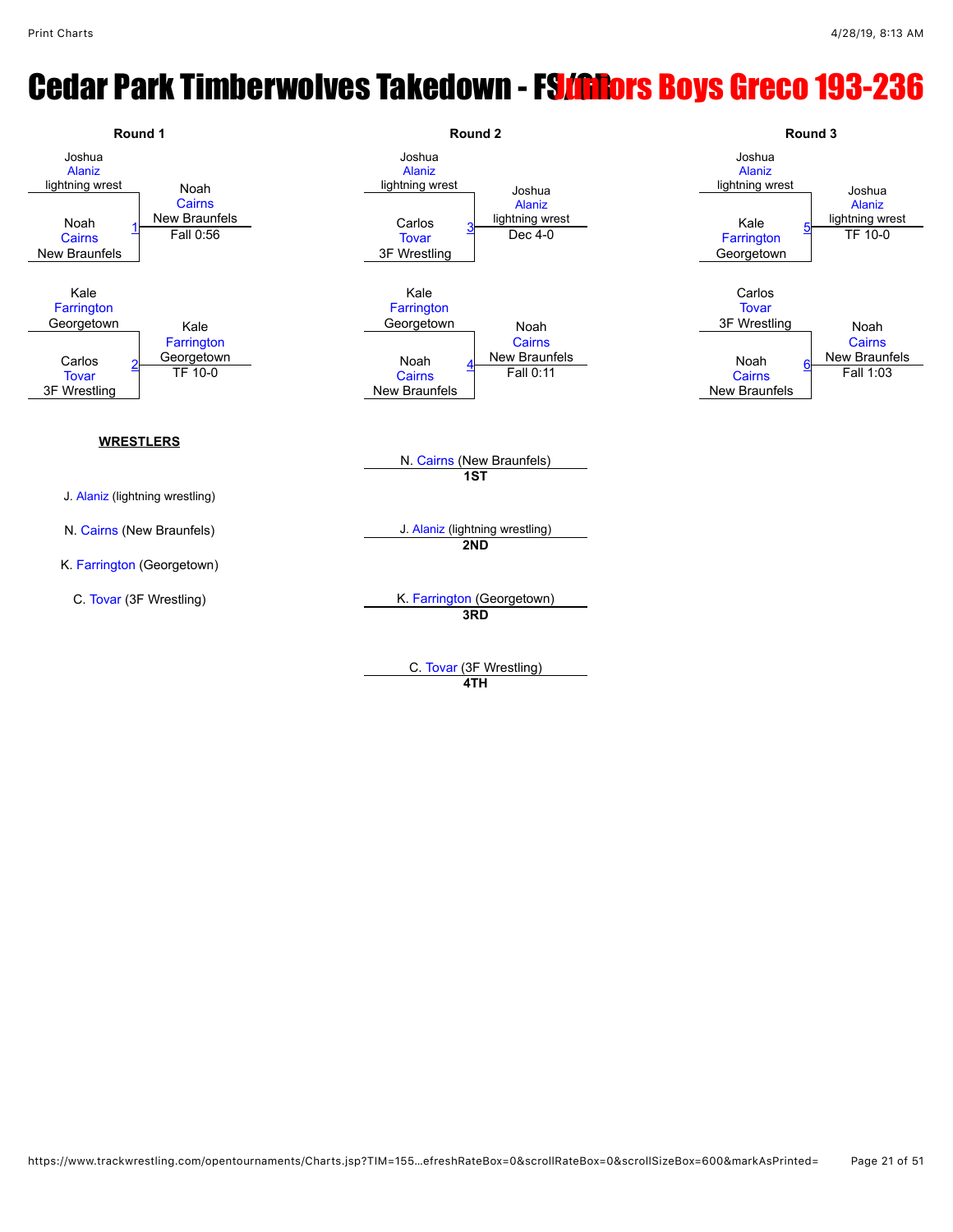# Cedar Park Timberwolves Takedown - FS/Gnnior Girls Greco 111-123

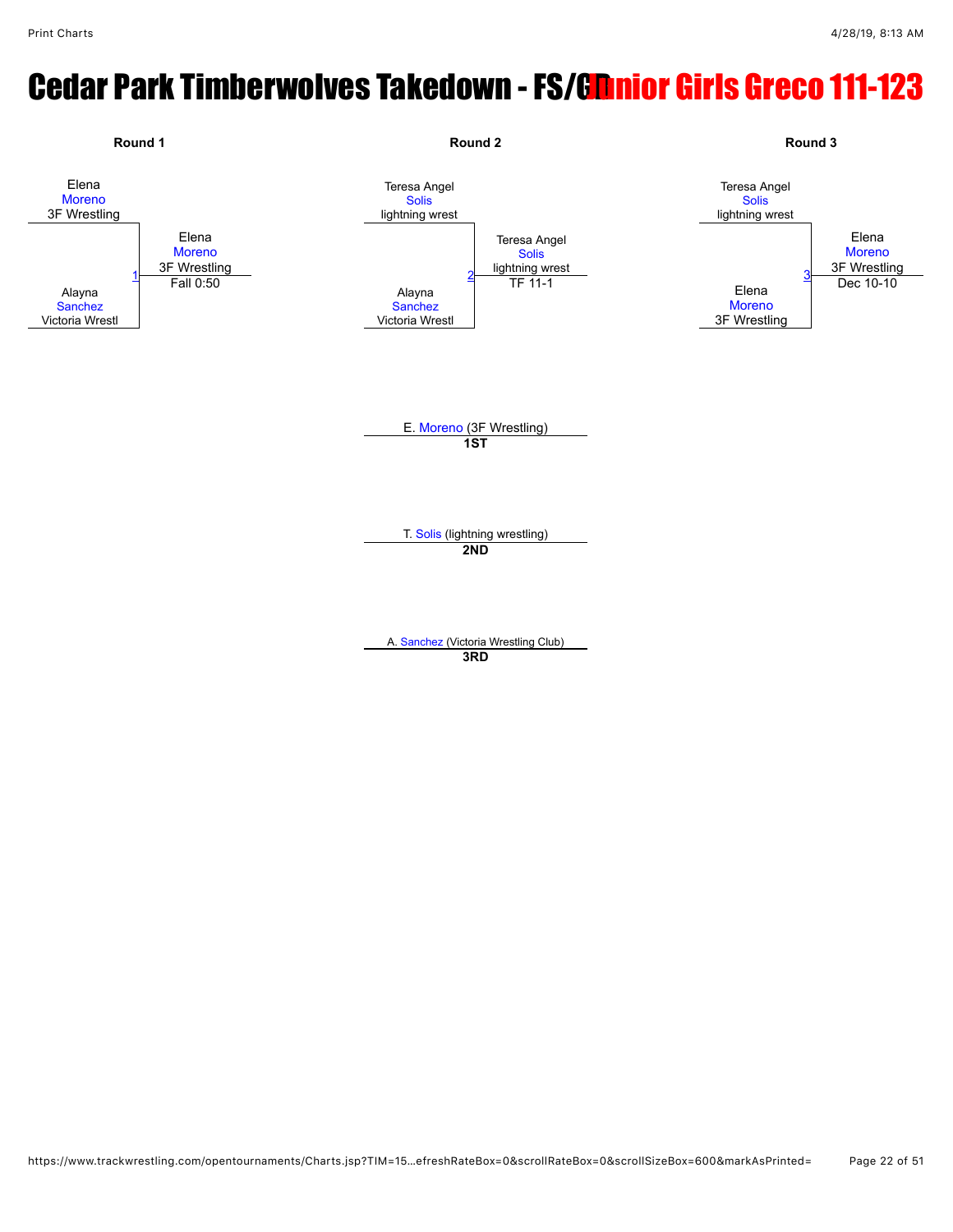# Cedar Park Timberwolves Takedown - FS/Gnnior Girls Greco 147-173

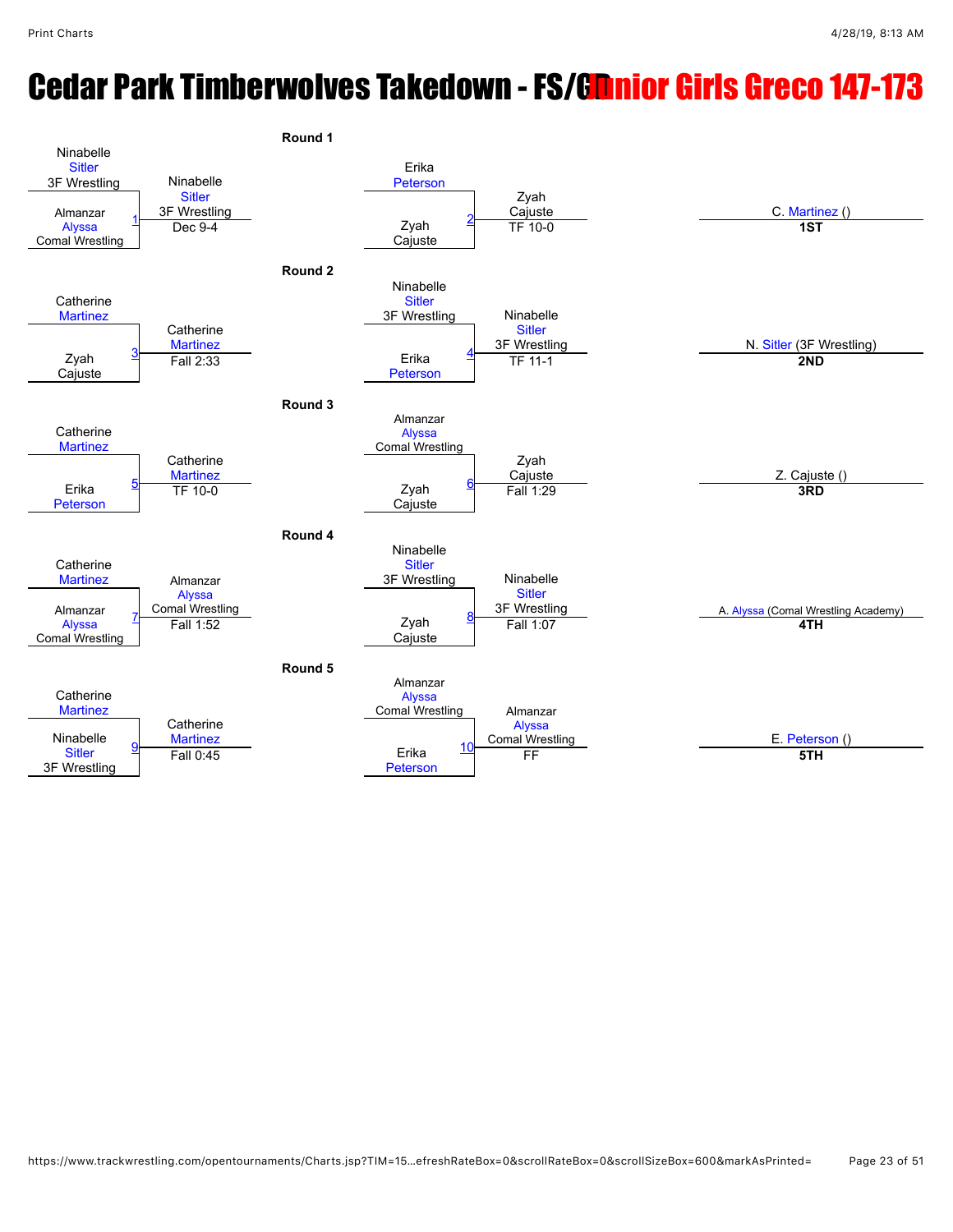# Cedar Park Timberwolves Takedown - FSUGBantum) Freestyle 42-48

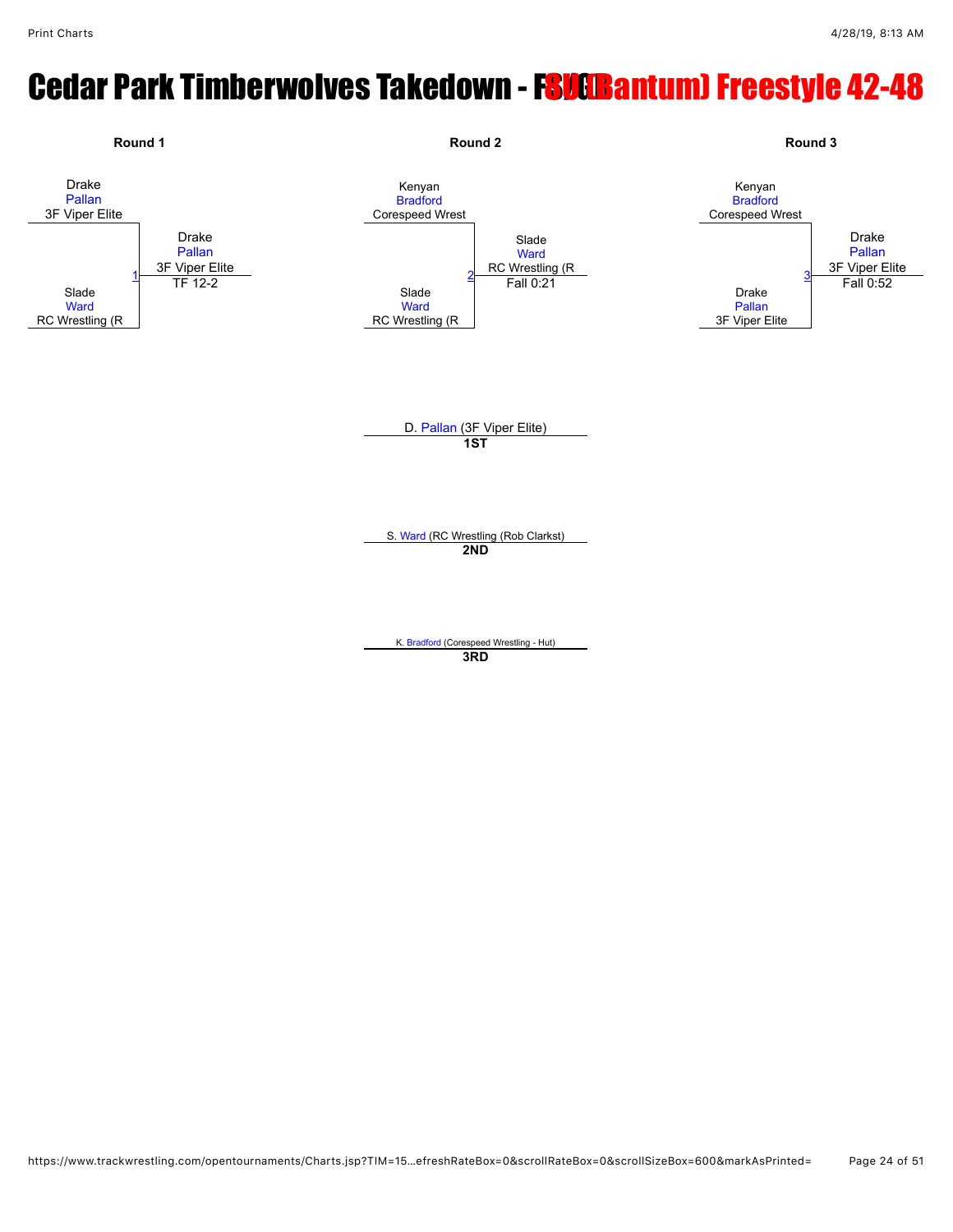# Cedar Park Timberwolves Takedonu (Inscanediate) Freestyle 49-56

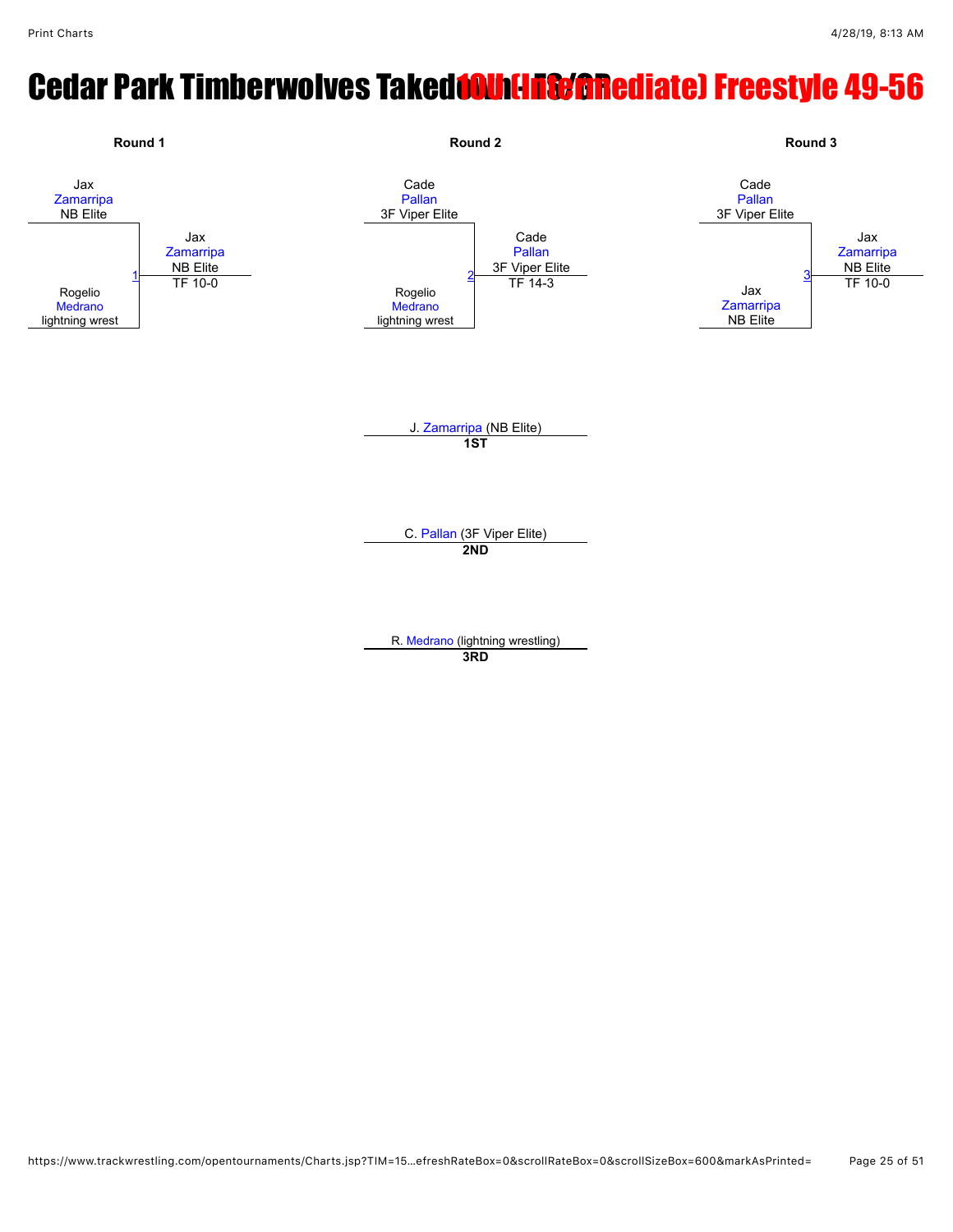## **Cedar Park Timberwolves Takedoou (Intermediate) Freestyle 57-64**

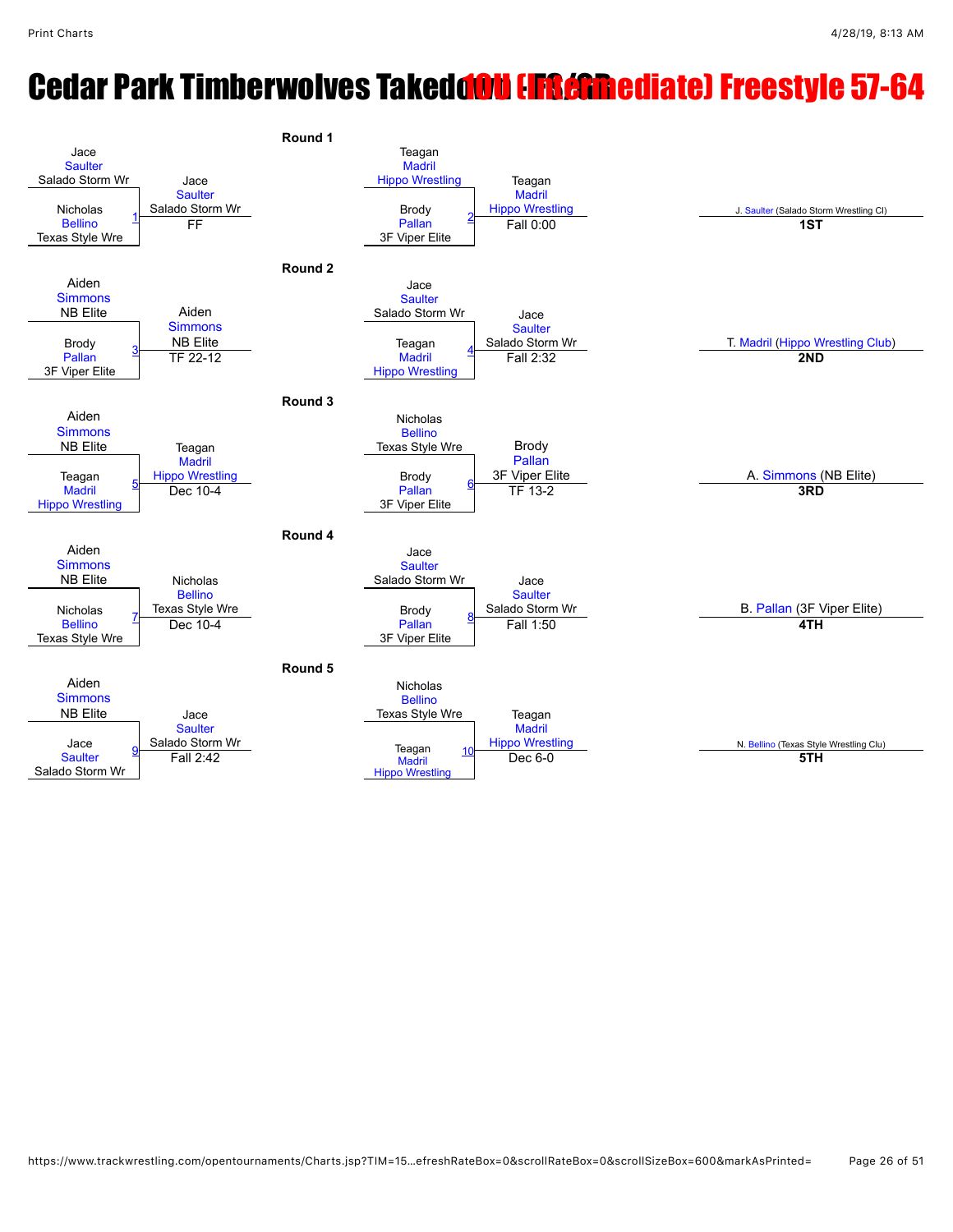## **Cedar Park Timberwolves Takedoou (Intermediate) Freestyle 65-71**



G. [Runhaar](javascript:viewProfile(1516770009)) (3F Viper Elite) **4TH**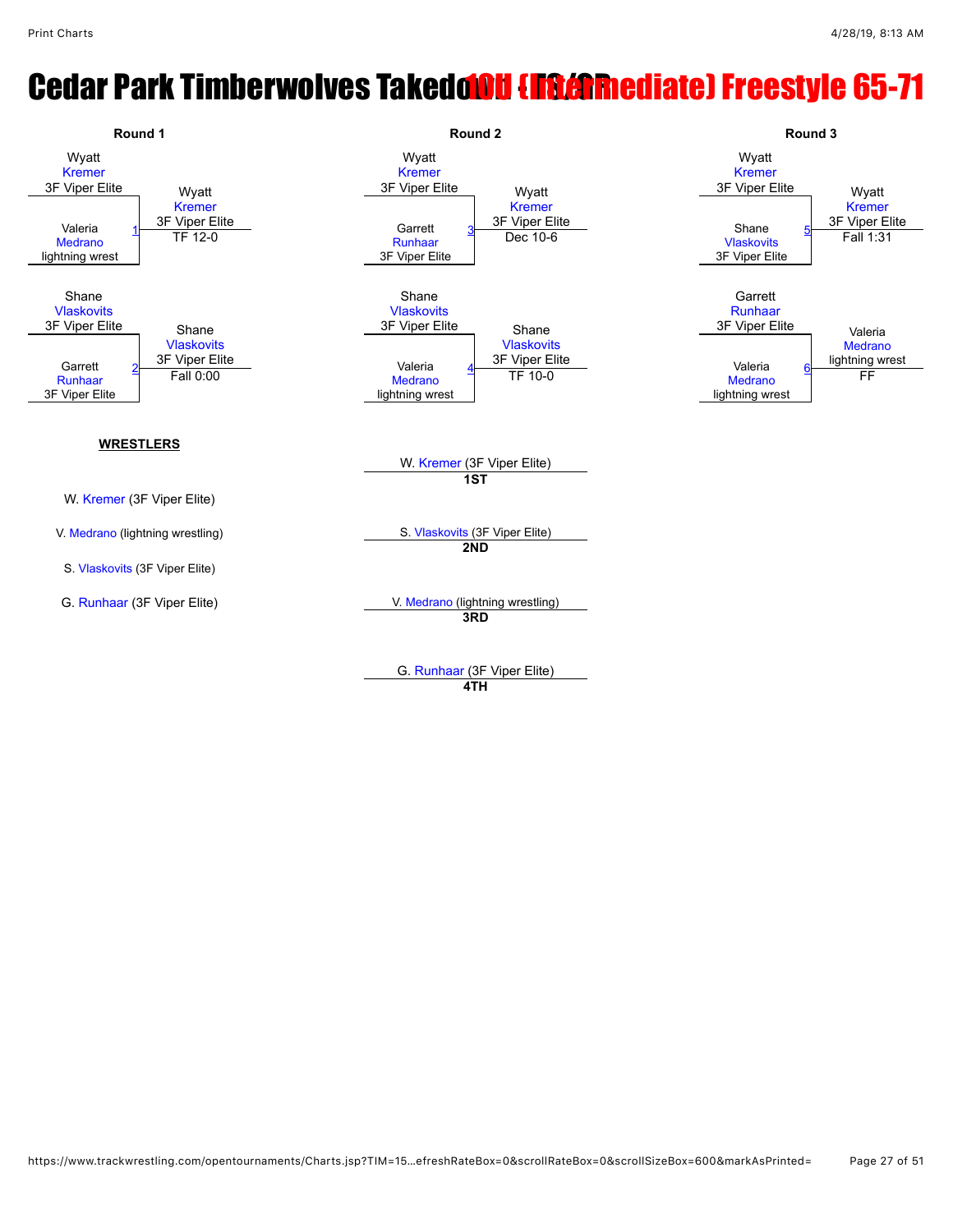# Cedar Park Timberwolves Takedown - FS/CENovice) Freestyle 64-69

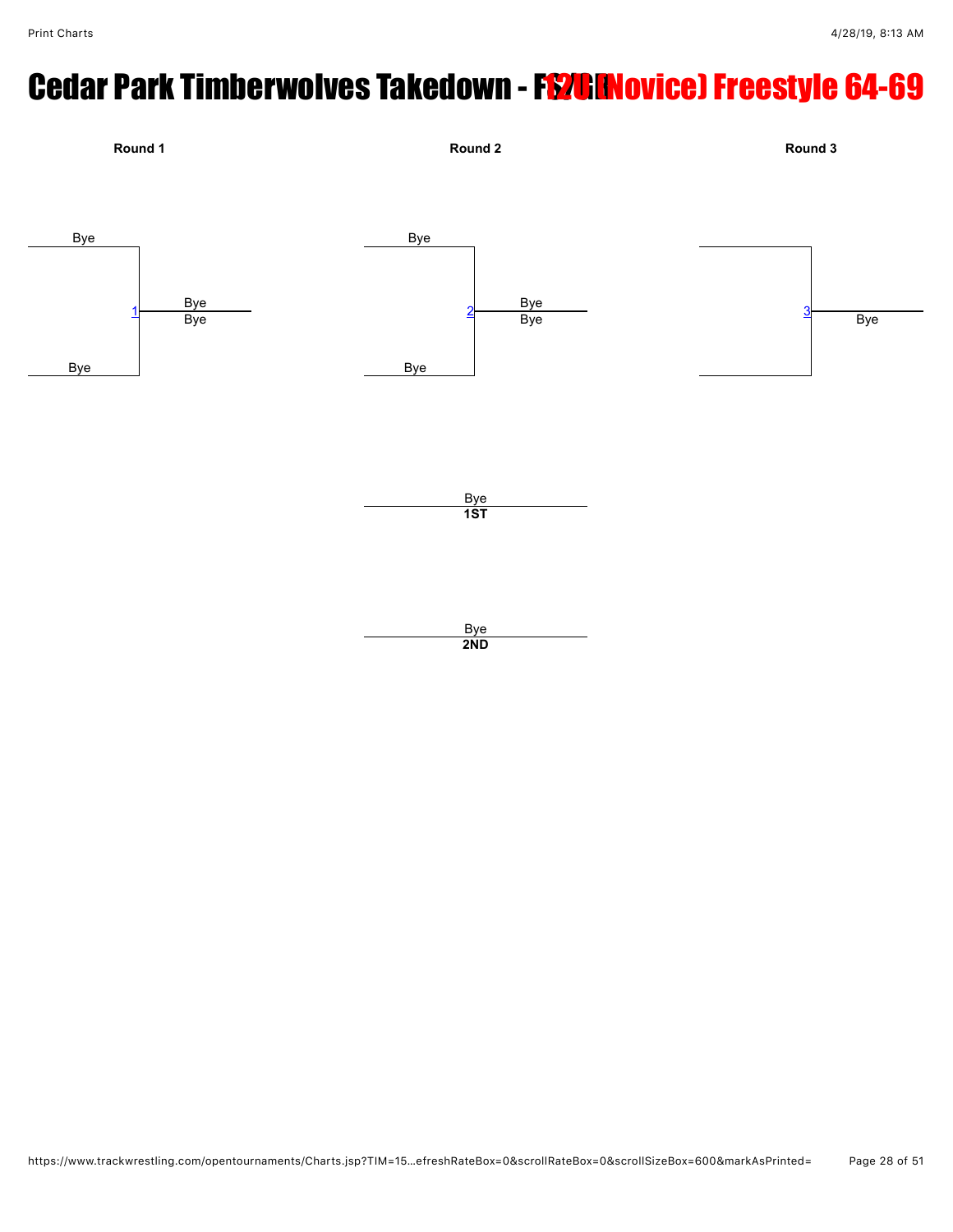#### **Cedar Park Timberwolves Takedown - FSAHINOVICE) Freestyle 73-81**



**4TH**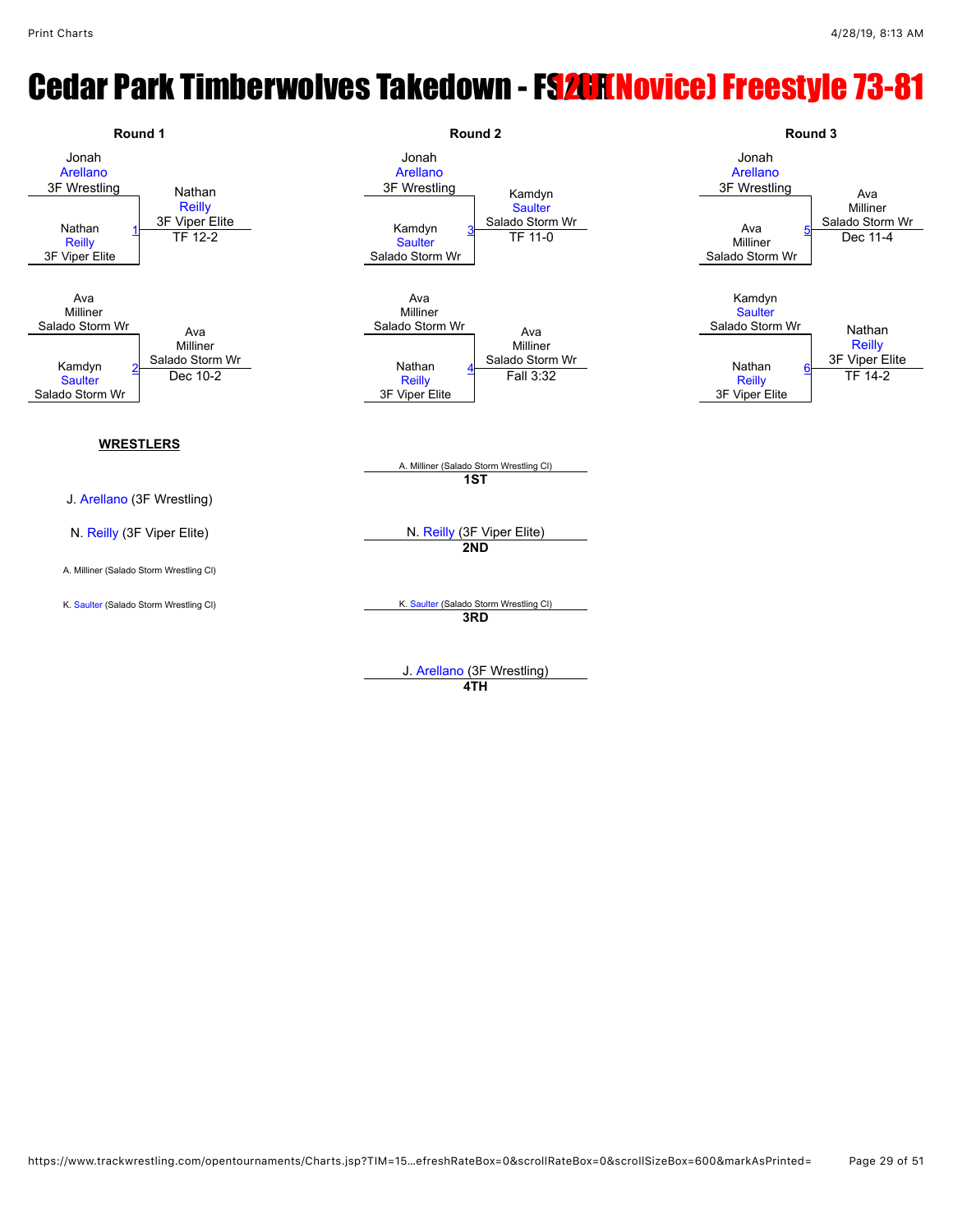## **Cedar Park Timberwolves Takedown4USSGRoolboy) Freestyle 74-89**

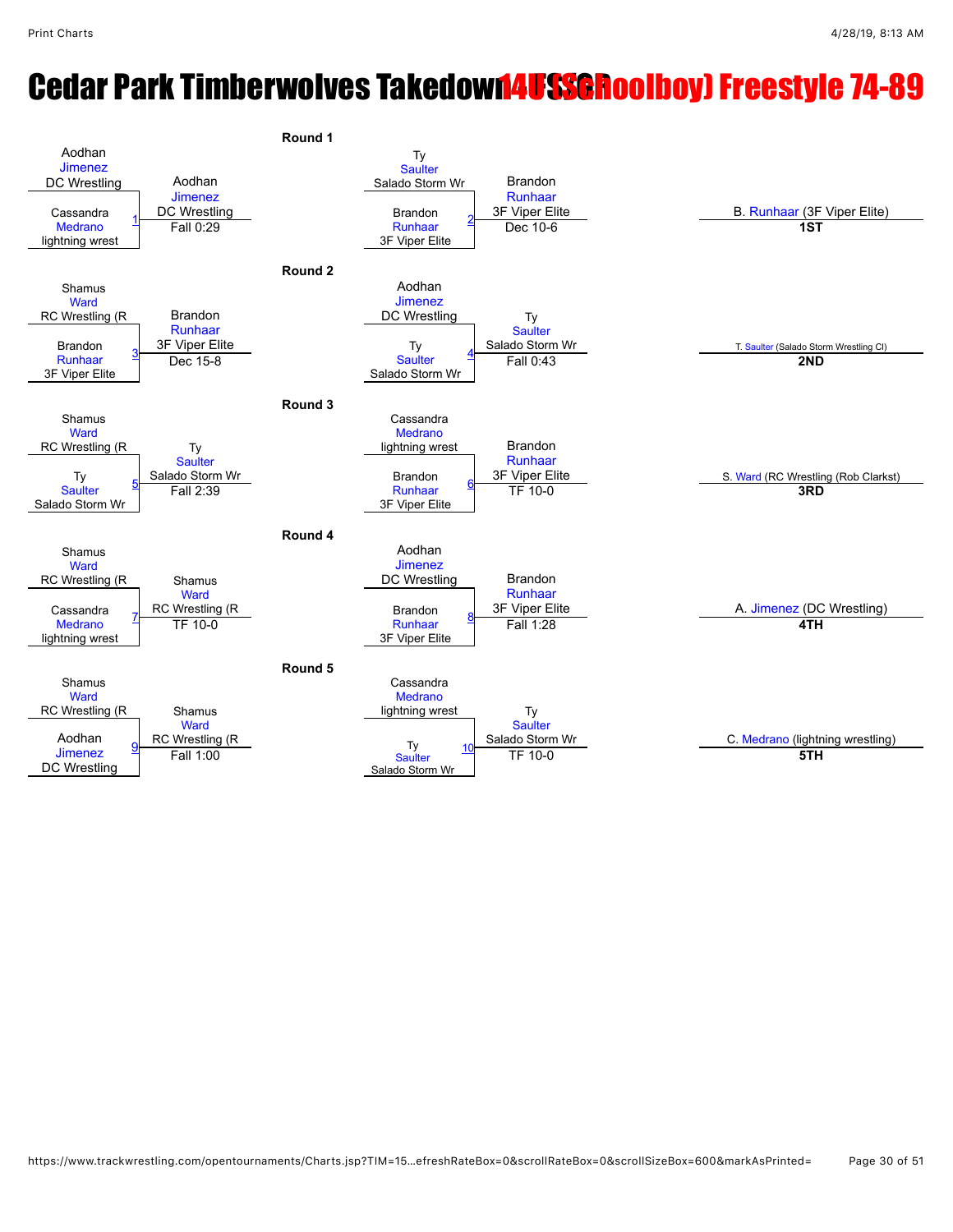#### **Cedar Park Timberwolves Takedown - ESM ANDI Preestyle 103-107**

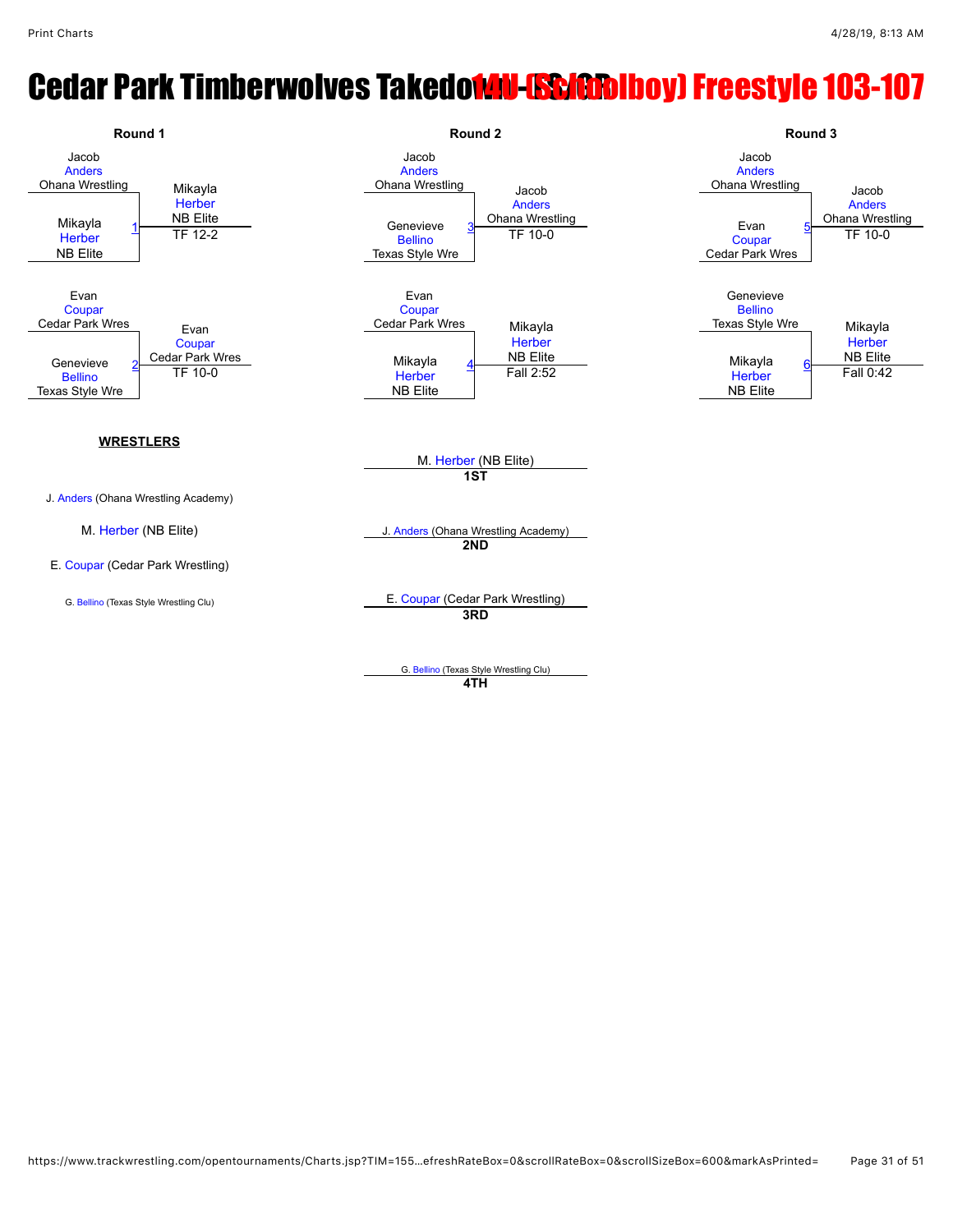## **Cedar Park Timberwolves Takedown - GSM 100 Freestyle 103-113**

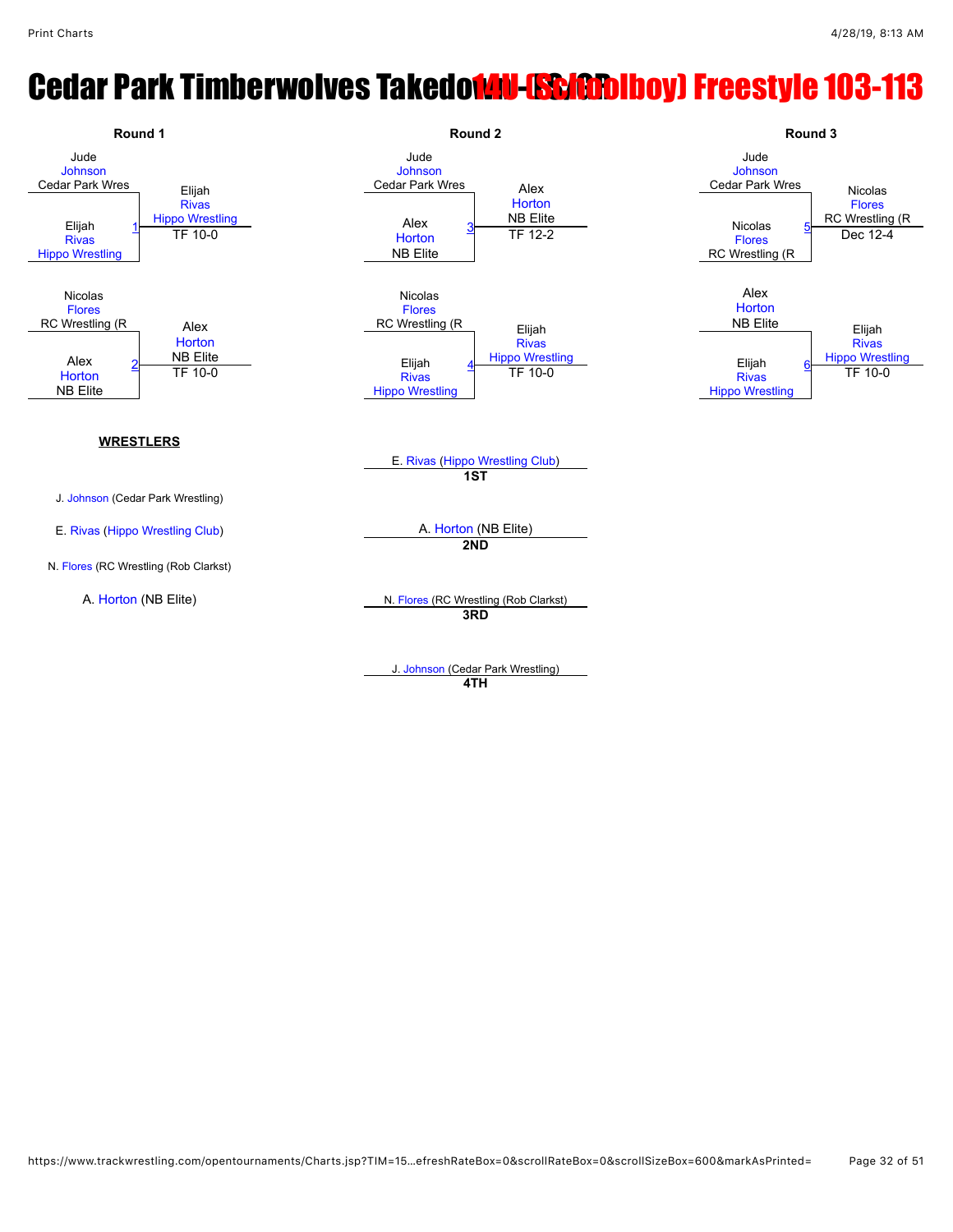# **Cedar Park Timberwolves Takedowau FSchoolboy) Freestyle 111-115**



**3RD**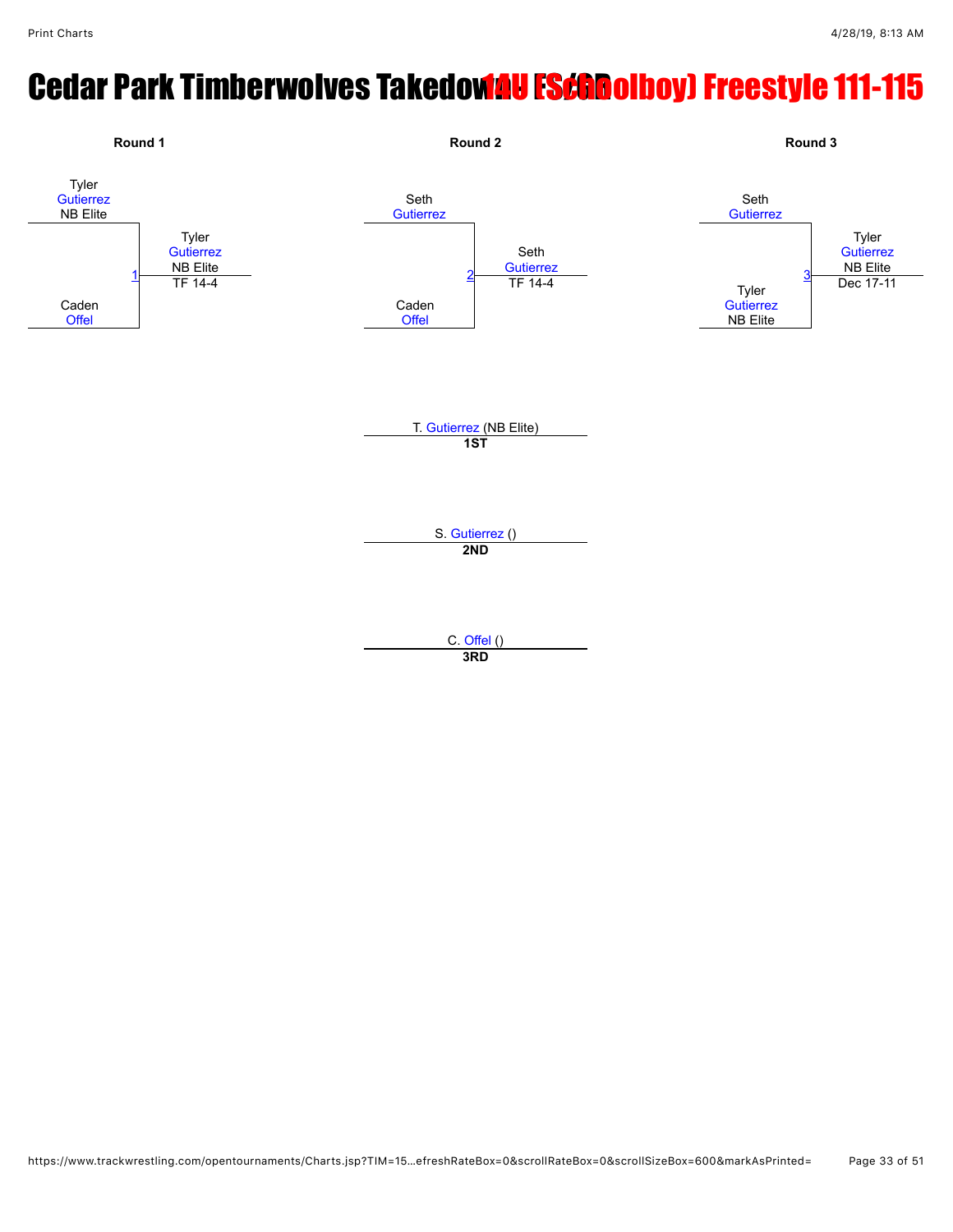# Cedar Park Timberwolves Takedowu **ESM CODIDOY** Freestyle 119-122

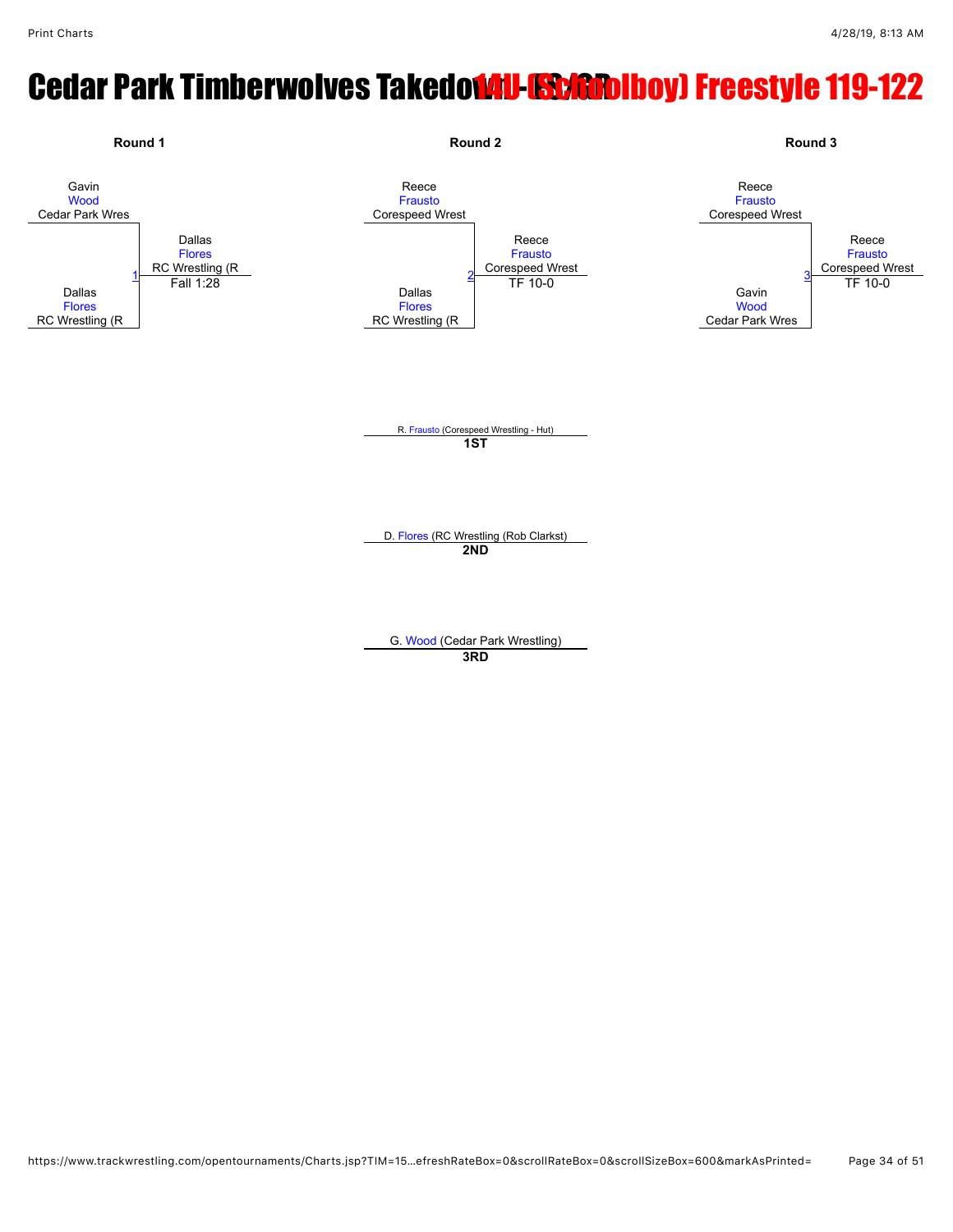# **Cedar Park Timberwolves Takedown (SS/GDIboy) Freestyle 133-134**

![](_page_34_Figure_3.jpeg)

**1ST**

B. [Flores](javascript:viewProfile(1176858132)) (RC Wrestling (Rob Clarkst) **2ND**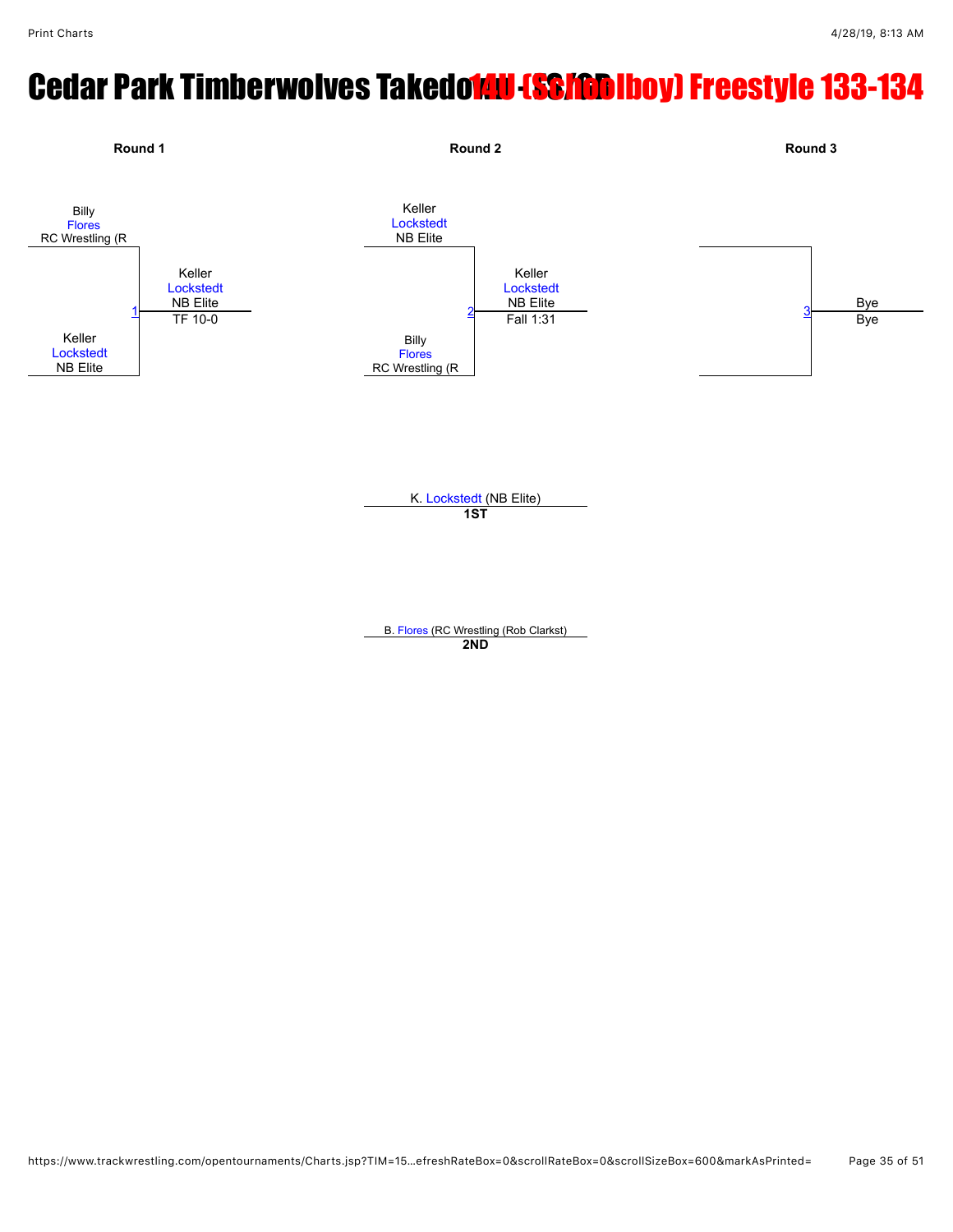# **Cedar Park Timberwolves Takedoou (GS/GD Boys Freestyle 100-113**

![](_page_35_Figure_3.jpeg)

C. [Taylor](javascript:viewProfile(47654096)) (3F Wrestling) **2ND**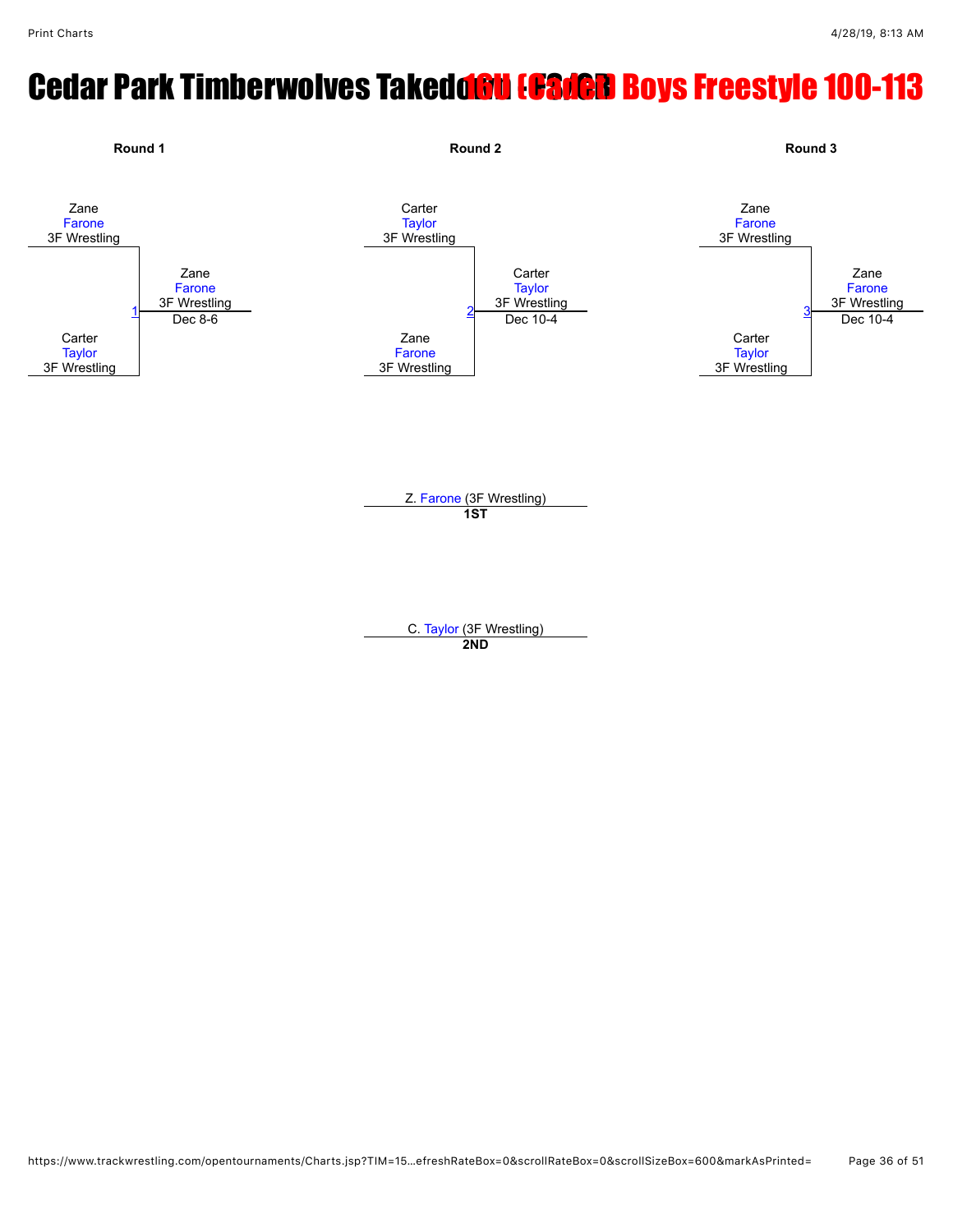# **Cedar Park Timberwolves Takedonu [Cadeu Boys Freestyle 118-123**

![](_page_36_Figure_3.jpeg)

![](_page_36_Figure_4.jpeg)

| A. Lewis                      |            |
|-------------------------------|------------|
|                               | T. Luxeder |
| <u>3</u><br><b>T. Luxeder</b> | TF 10-0    |
|                               |            |
| A. Burke                      |            |
| 6                             | E. Jimenez |
| E. Jimenez                    | TF 10-0    |
|                               |            |
| A. Burke                      |            |
| <u>9</u>                      | A. Burke   |
| <b>T. Luxeder</b>             | TF 10-0    |
|                               |            |
| A. Lewis                      |            |
| 12                            | E. Jimenez |
| E. Jimenez                    | TF 10-0    |
|                               |            |
| T. Luxeder                    |            |
| 15                            | E. Jimenez |
| F. Jimenez                    | TF 10-0    |

| Eamonn Jimenez (DC Wrestling)             |  |
|-------------------------------------------|--|
| 1ST                                       |  |
| Nathan Mooney (Mountaineer Wrestling Clu) |  |
| 2ND                                       |  |
|                                           |  |
| Alberto Elizondo (lightning wrestling)    |  |
| 3RD                                       |  |
| Aidan Burke (Cedar Park Wrestling)        |  |
| 4TH                                       |  |
| Thomas Luxeder (Cedar Park Wrestling)     |  |
| 5TH                                       |  |

Ayden [Lewis](javascript:viewProfile(1800109132)) (Cedar Park Wrestling) **6TH**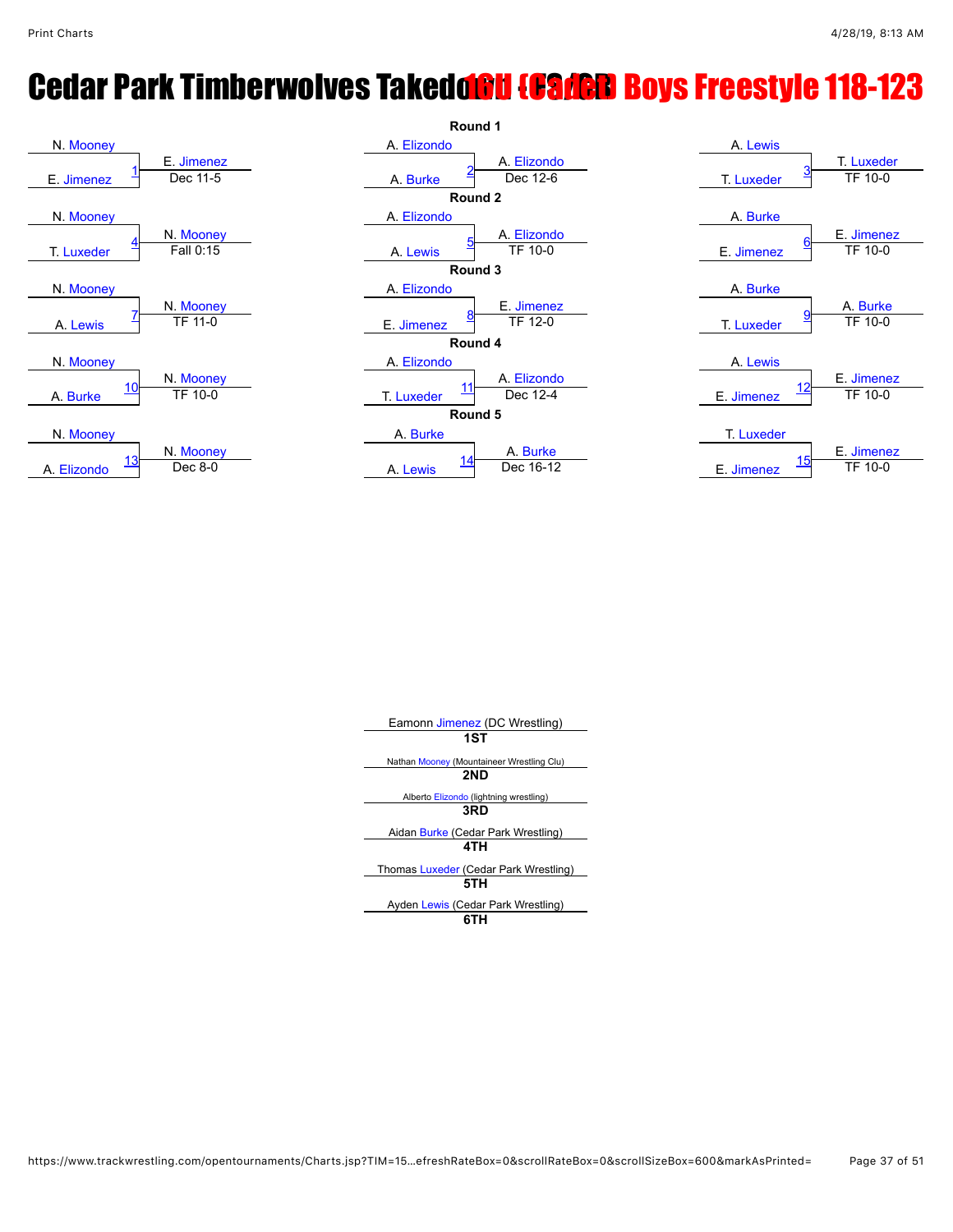### **Cedar Park Timberwolves Takedolow (Cader) Boys Freestyle 124-137**

![](_page_37_Figure_3.jpeg)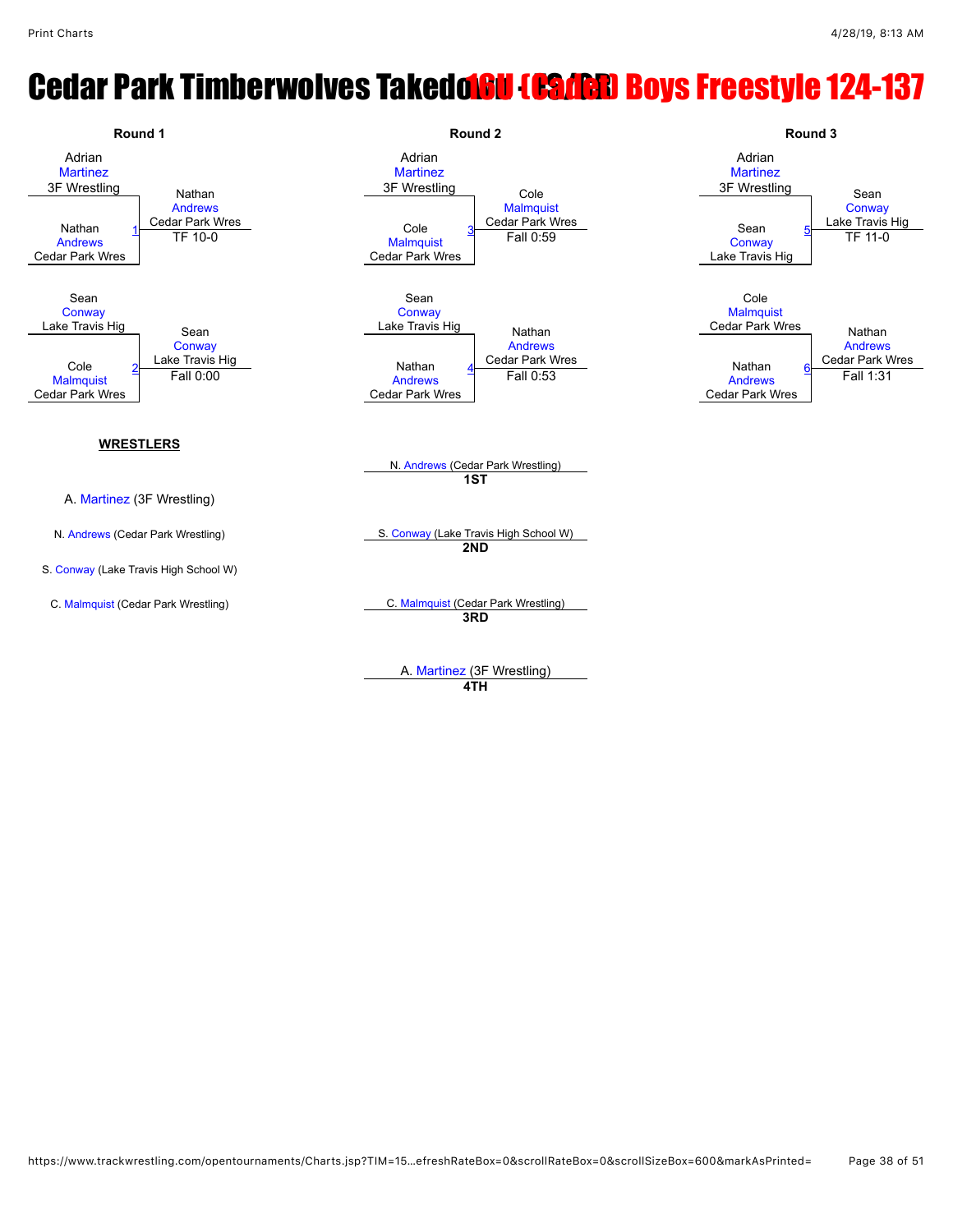# **Cedar Park Timberwolves Takedolin [Gaven Boys Freestyle 135-146**

![](_page_38_Figure_3.jpeg)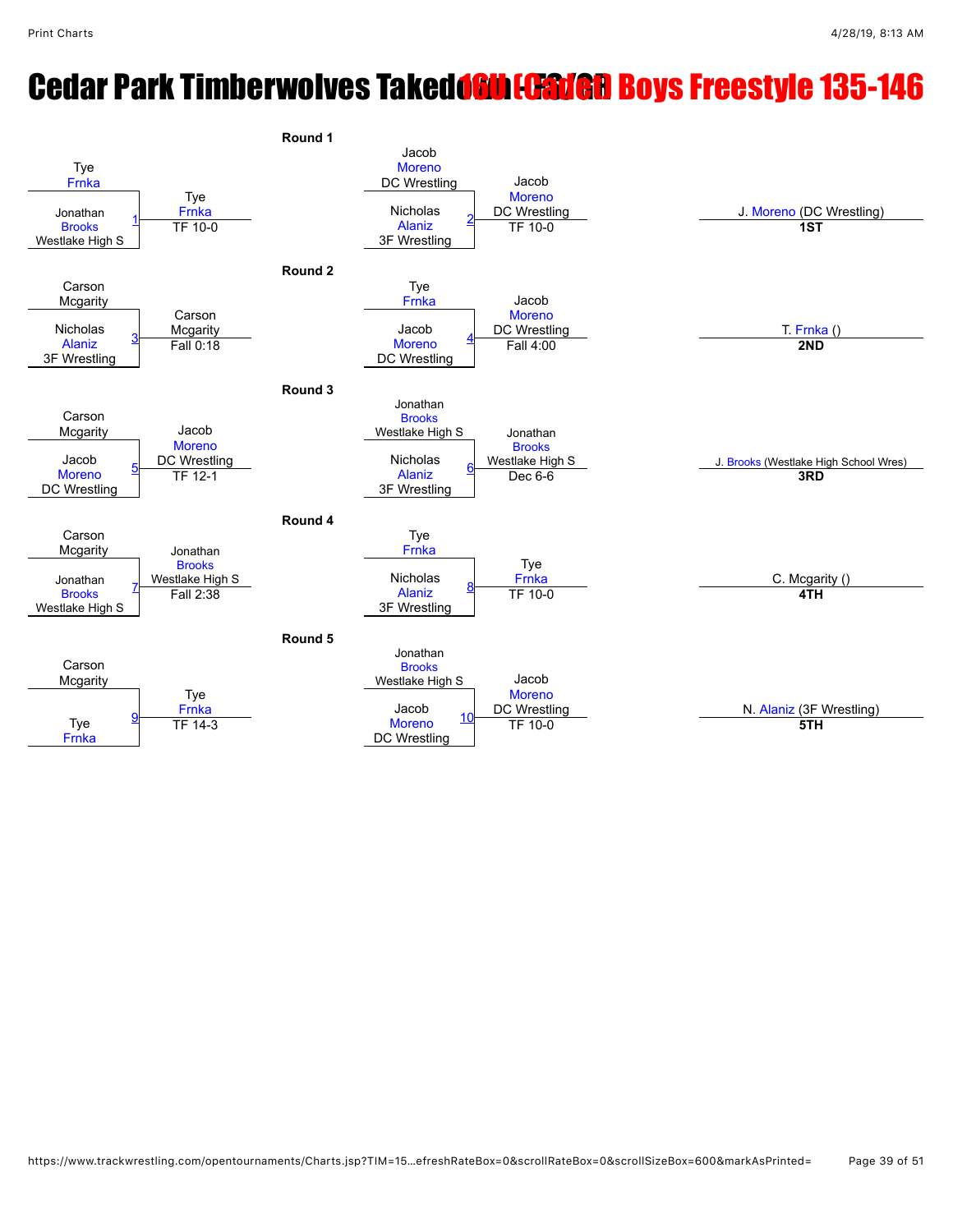## **Cedar Park Timberwolves Takedon II (Caden Boys Freestyle 147-160**

![](_page_39_Figure_3.jpeg)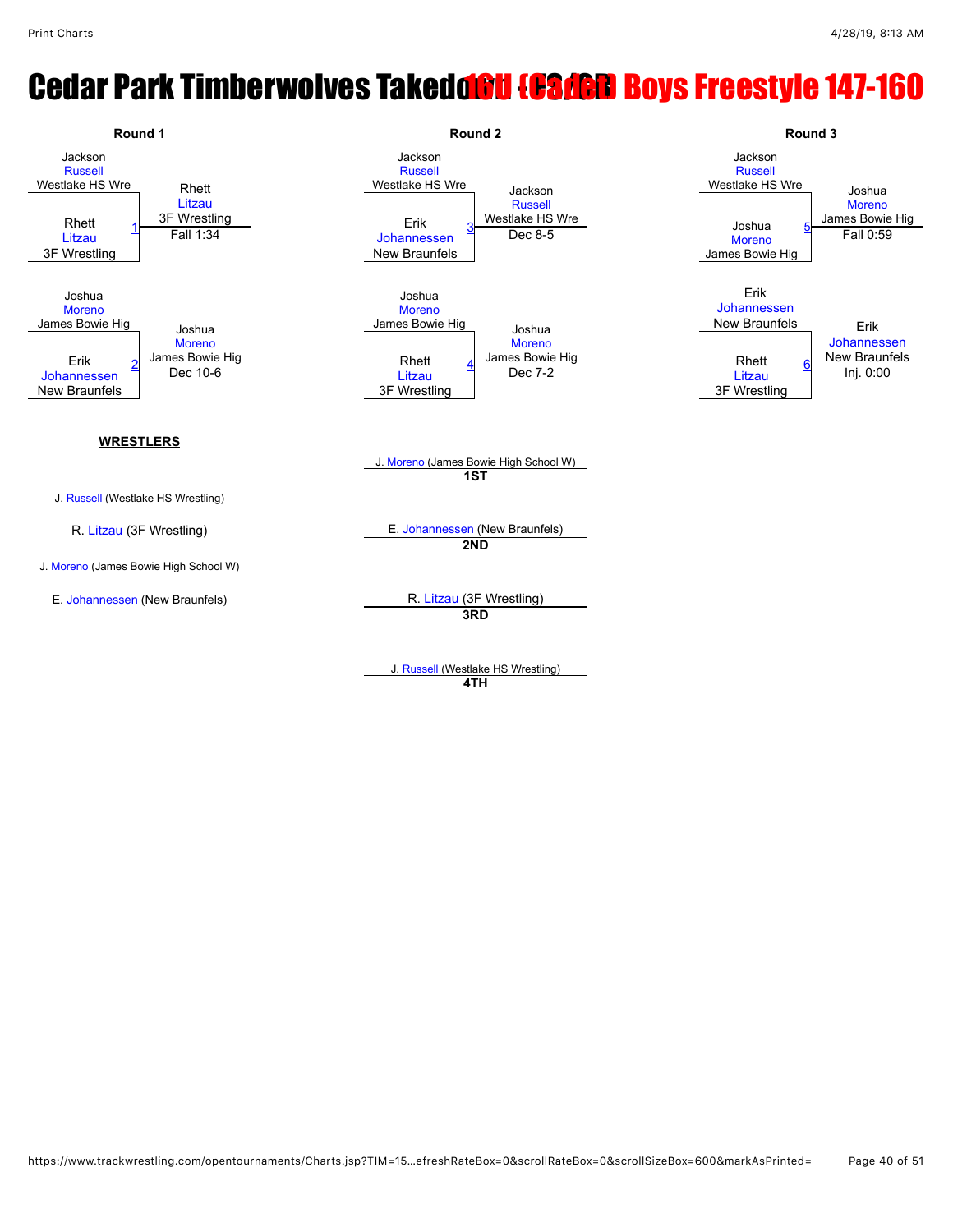### **Cedar Park Timberwolves Takedoou (CSAGD Boys Freestyle 162-176**

![](_page_40_Figure_3.jpeg)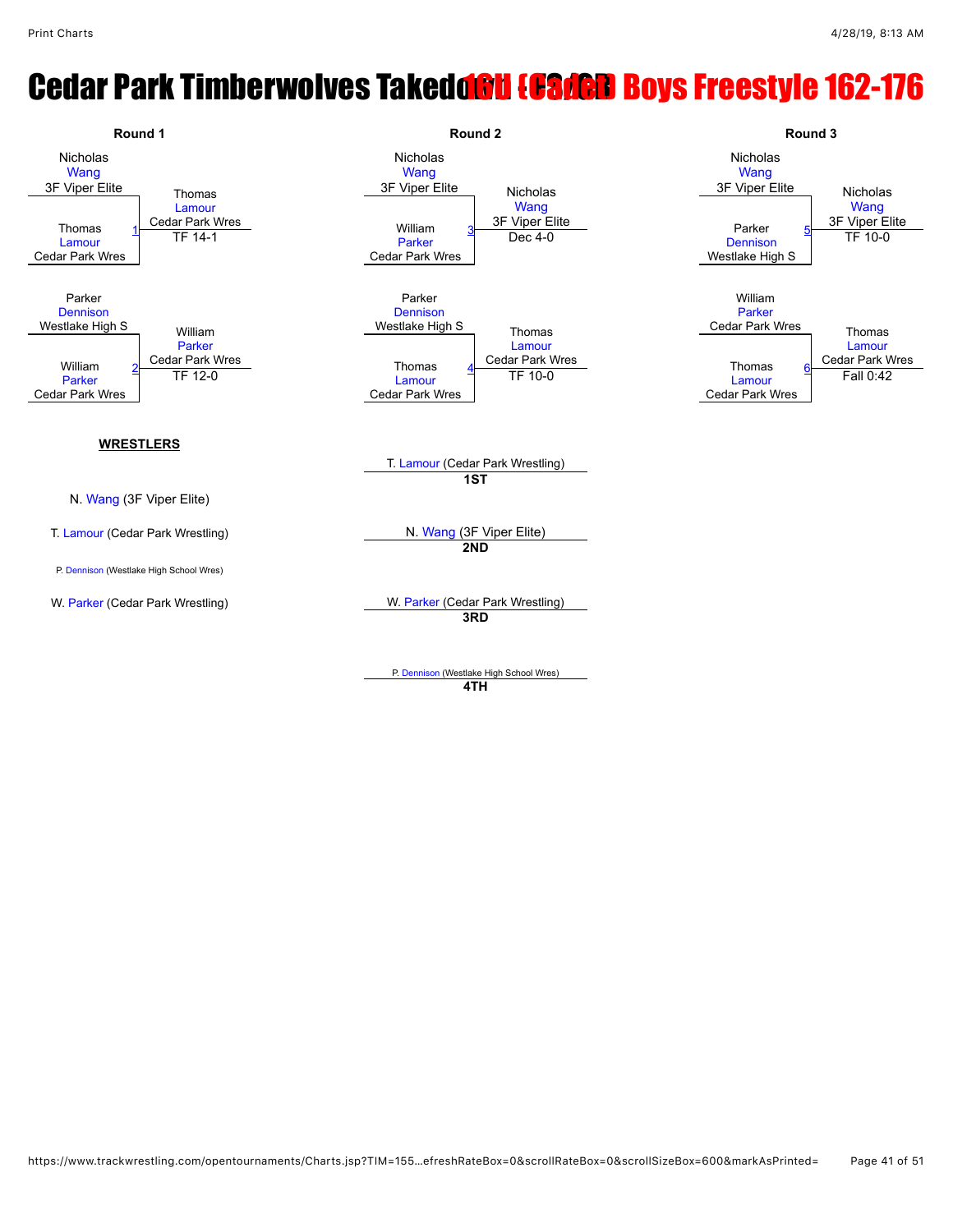# **Cedar Park Timberwolves Takedor Gamen Girls Freestyle 116-128**

![](_page_41_Figure_3.jpeg)

**3RD**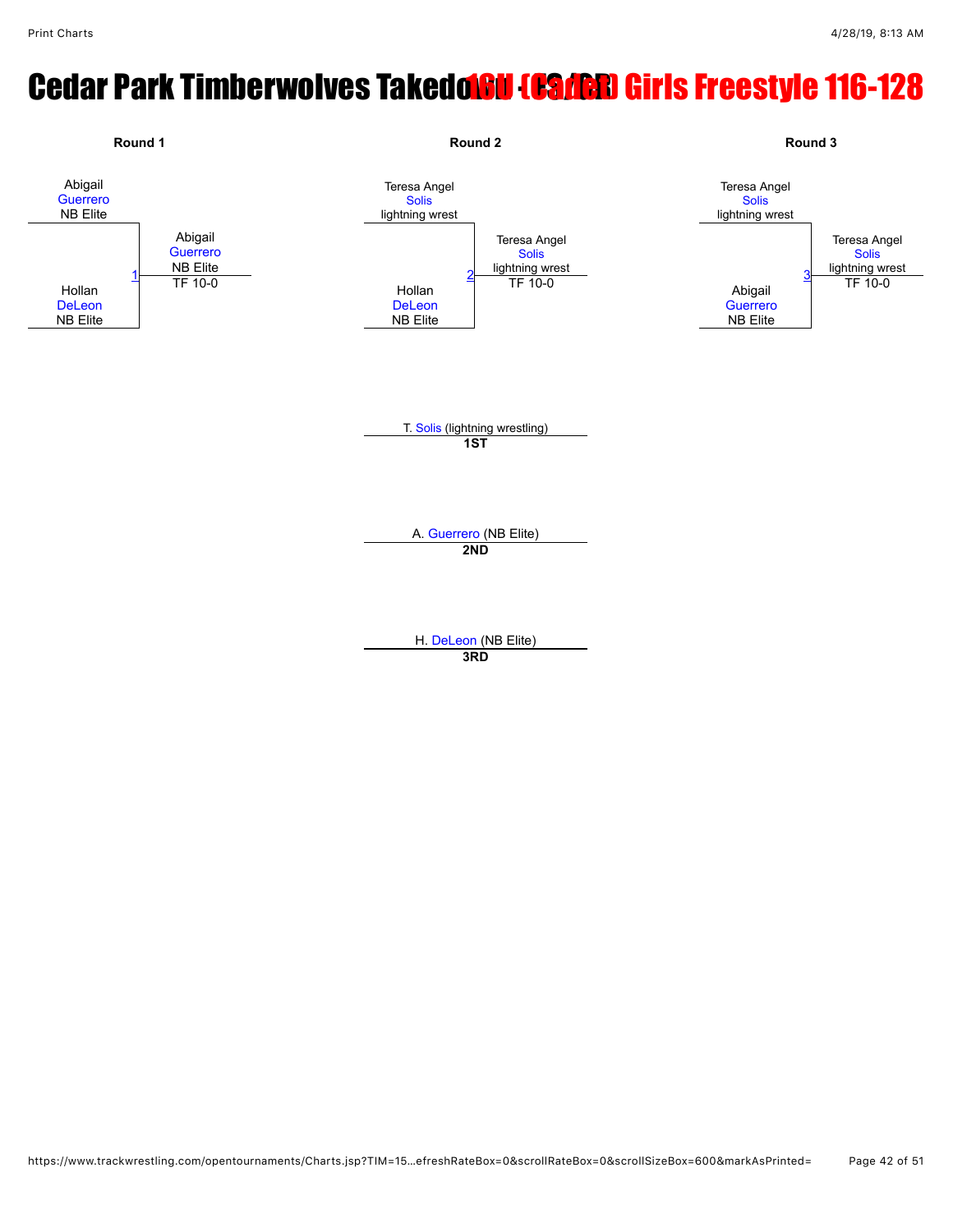# **Cedar Park Timberwolves Takedown - Farithr Boys Freestyle 114-126**

![](_page_42_Figure_3.jpeg)

**4TH**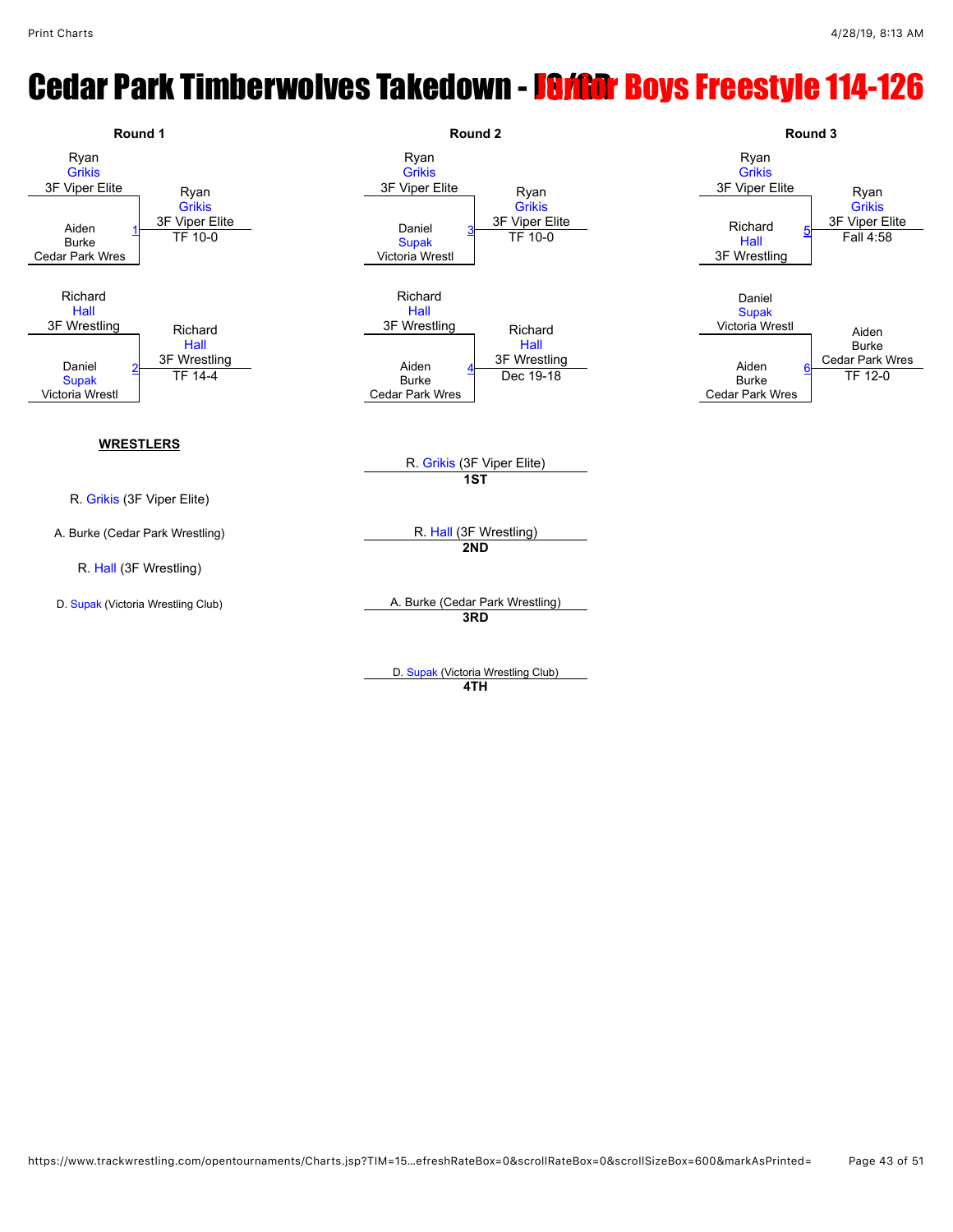## **Cedar Park Timberwolves Takedown - Farian Boys Freestyle 130-139**

![](_page_43_Figure_3.jpeg)

**3RD**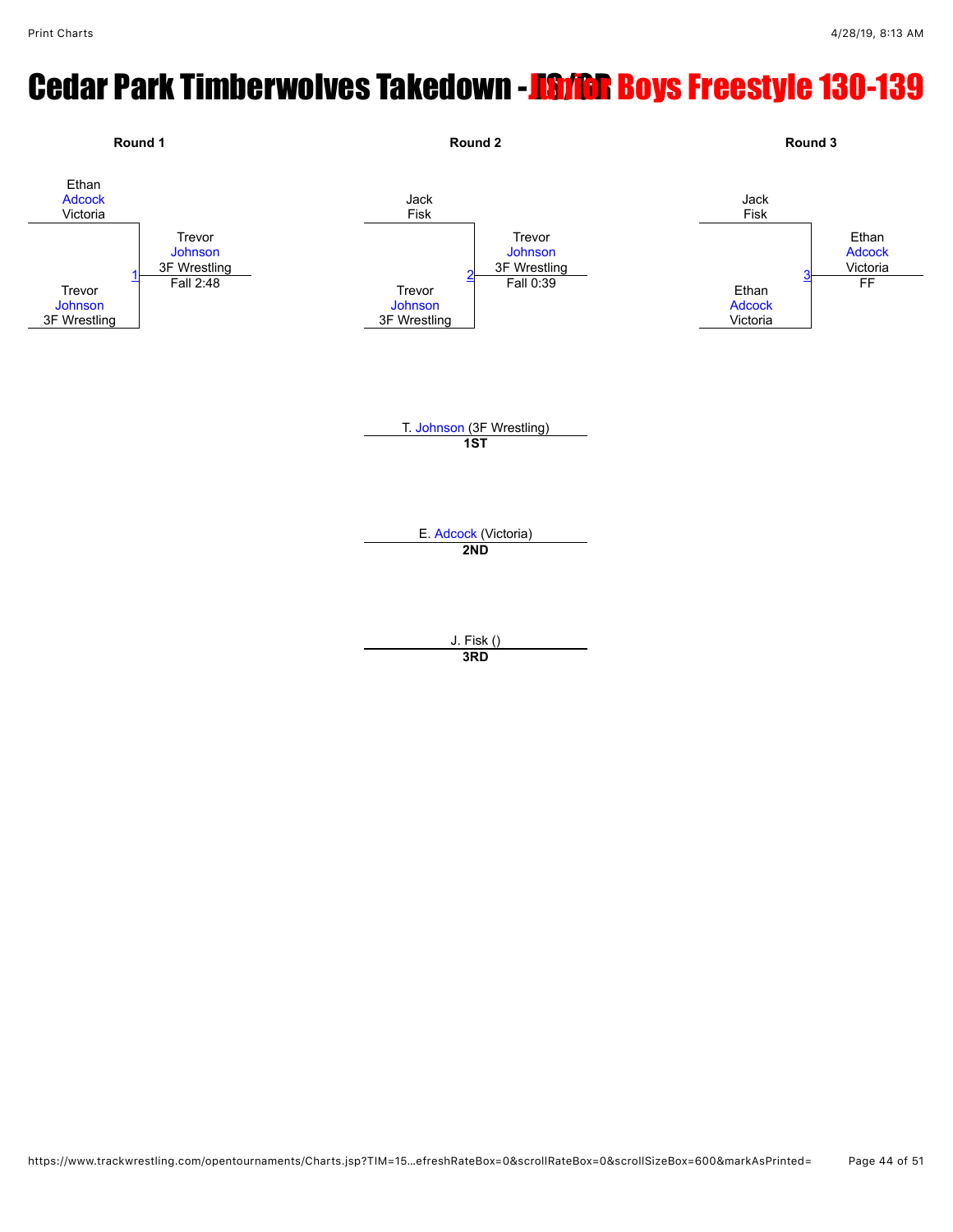# **Cedar Park Timberwolves Takedown - FSIGR Boys Freestyle 144-152**

![](_page_44_Figure_3.jpeg)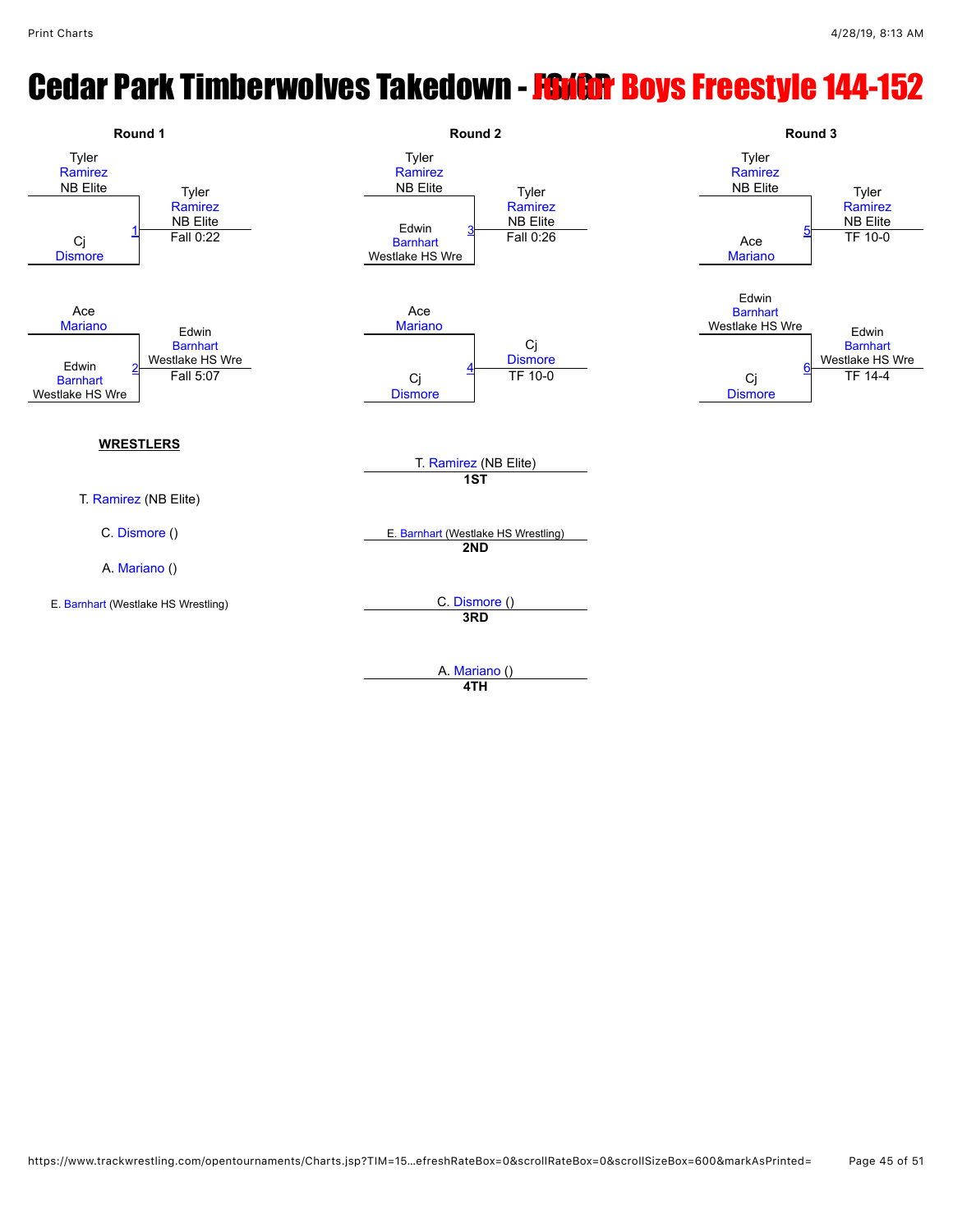# **Cedar Park Timberwolves Takedown - FSIGR Boys Freestyle 155-173**

![](_page_45_Figure_3.jpeg)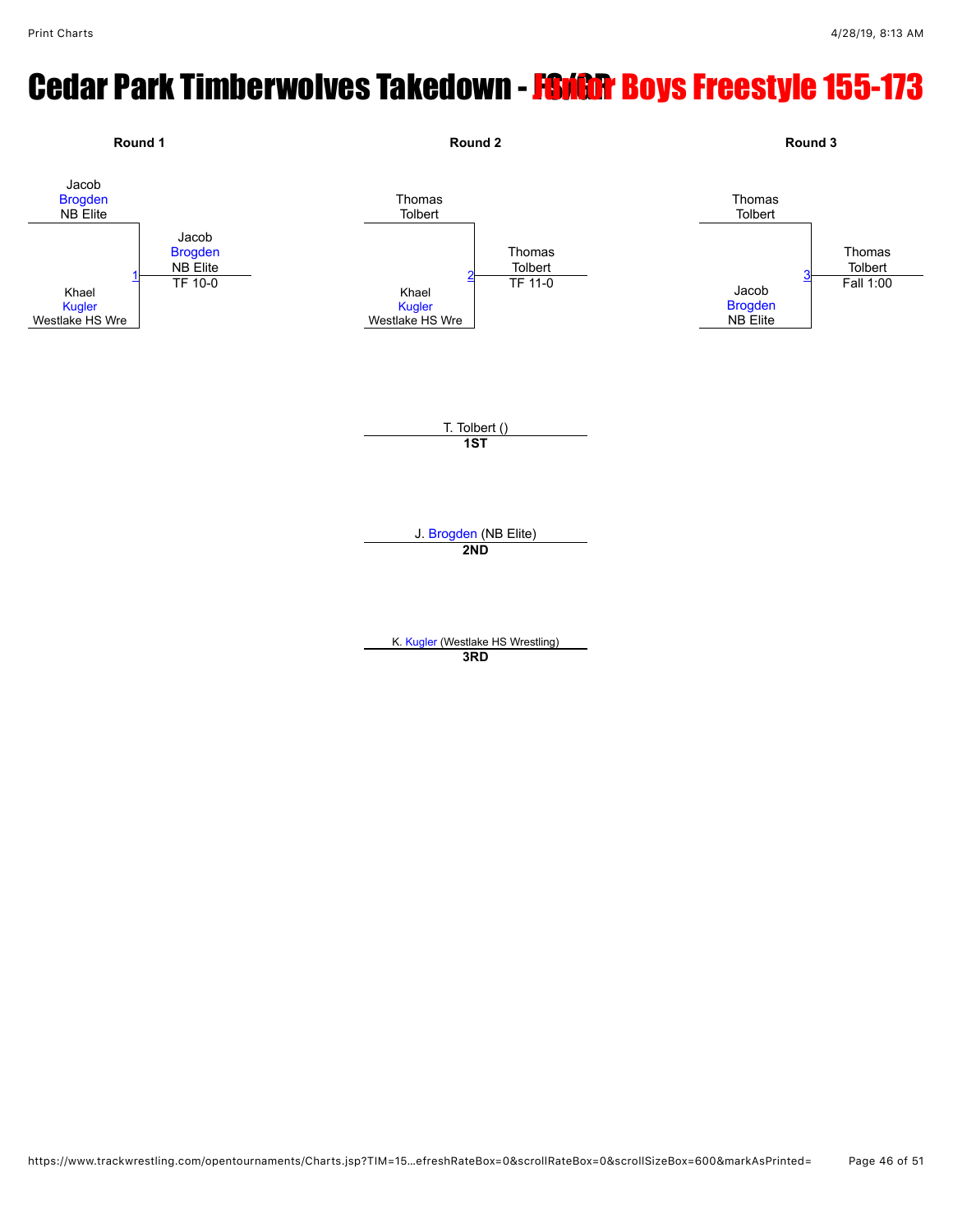#### **Cedar Park Timberwolves Takedown - FSI/GR Boys Freestyle 191-236**

![](_page_46_Figure_3.jpeg)

**4TH**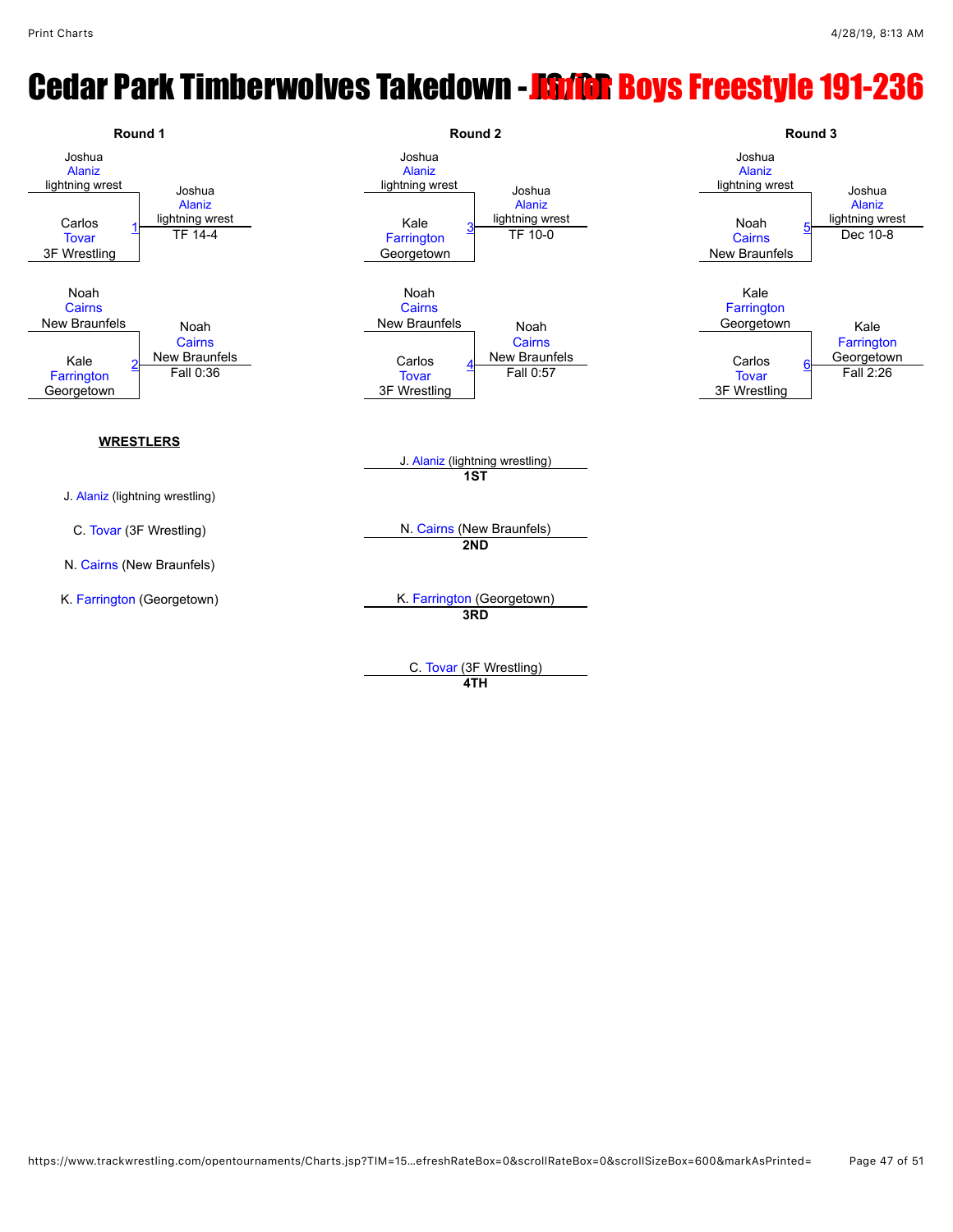### **Cedar Park Timberwolves Takedown - Farian Girls Freestyle 105-116**

![](_page_47_Figure_3.jpeg)

**4TH**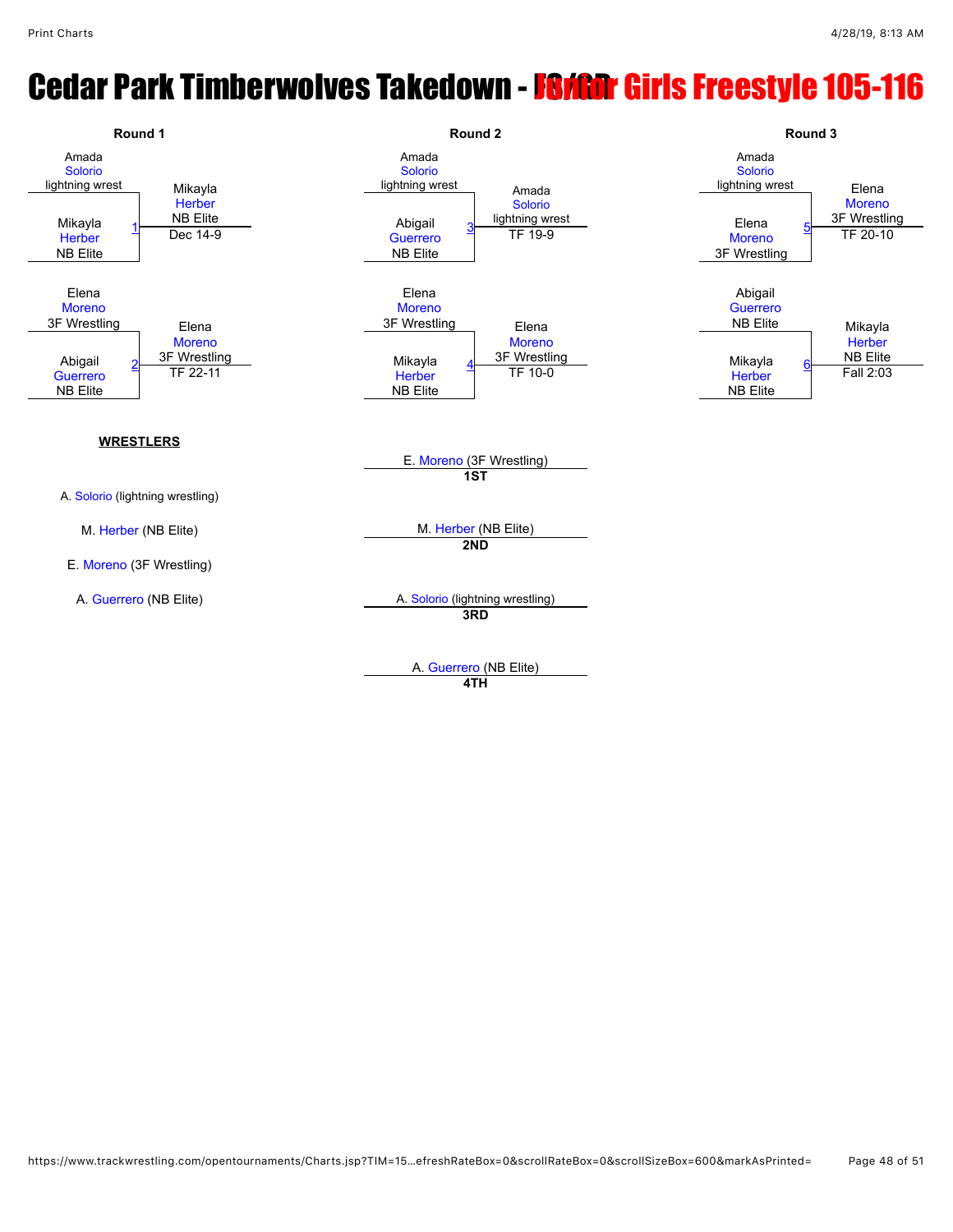## Cedar Park Timberwolves Takedown - ESIGRr Girls Freestyle 117-129

![](_page_48_Figure_3.jpeg)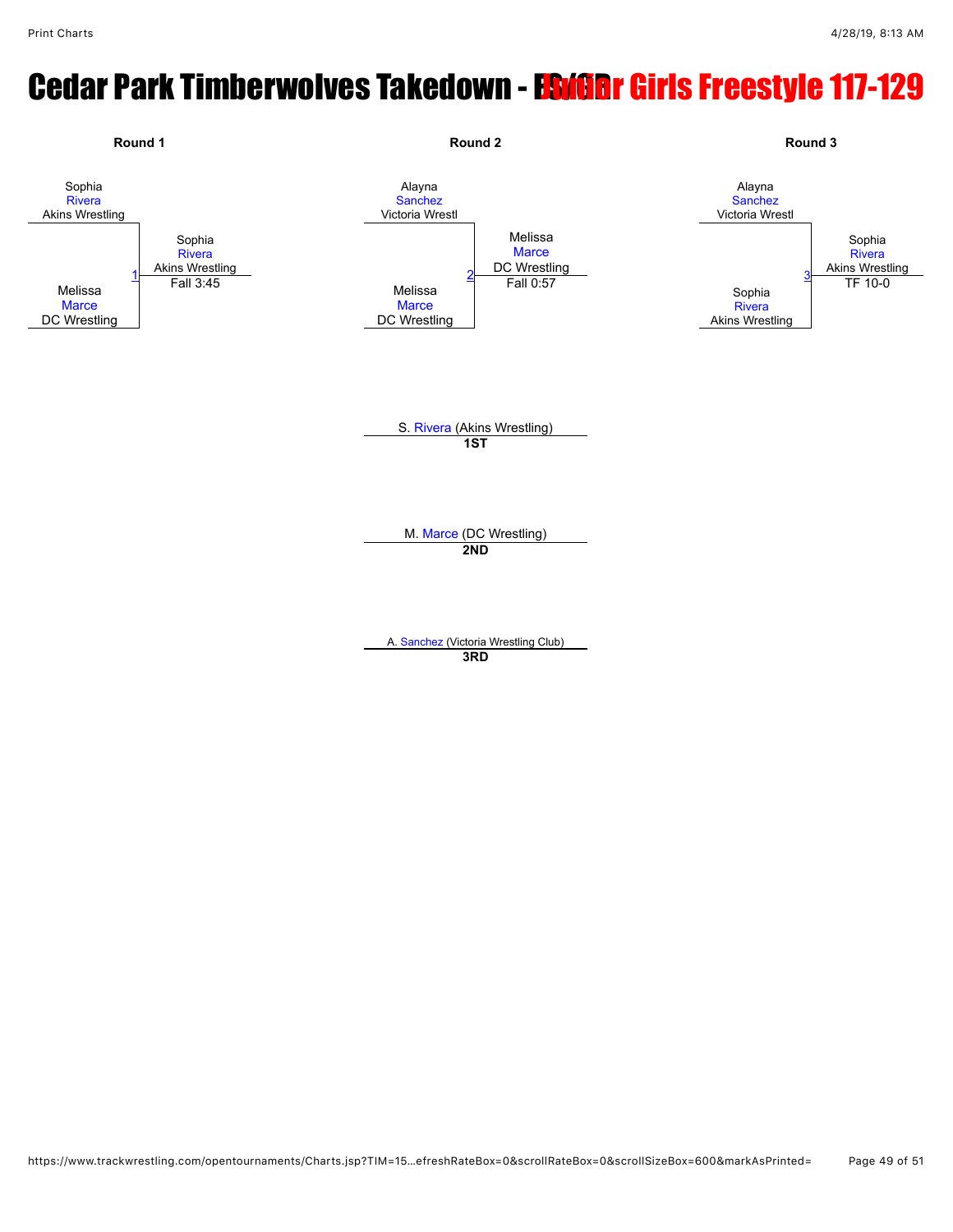# **Cedar Park Timberwolves Takedown - IS/GRT Girls Freestyle 147-148**

![](_page_49_Figure_3.jpeg)

**3RD**